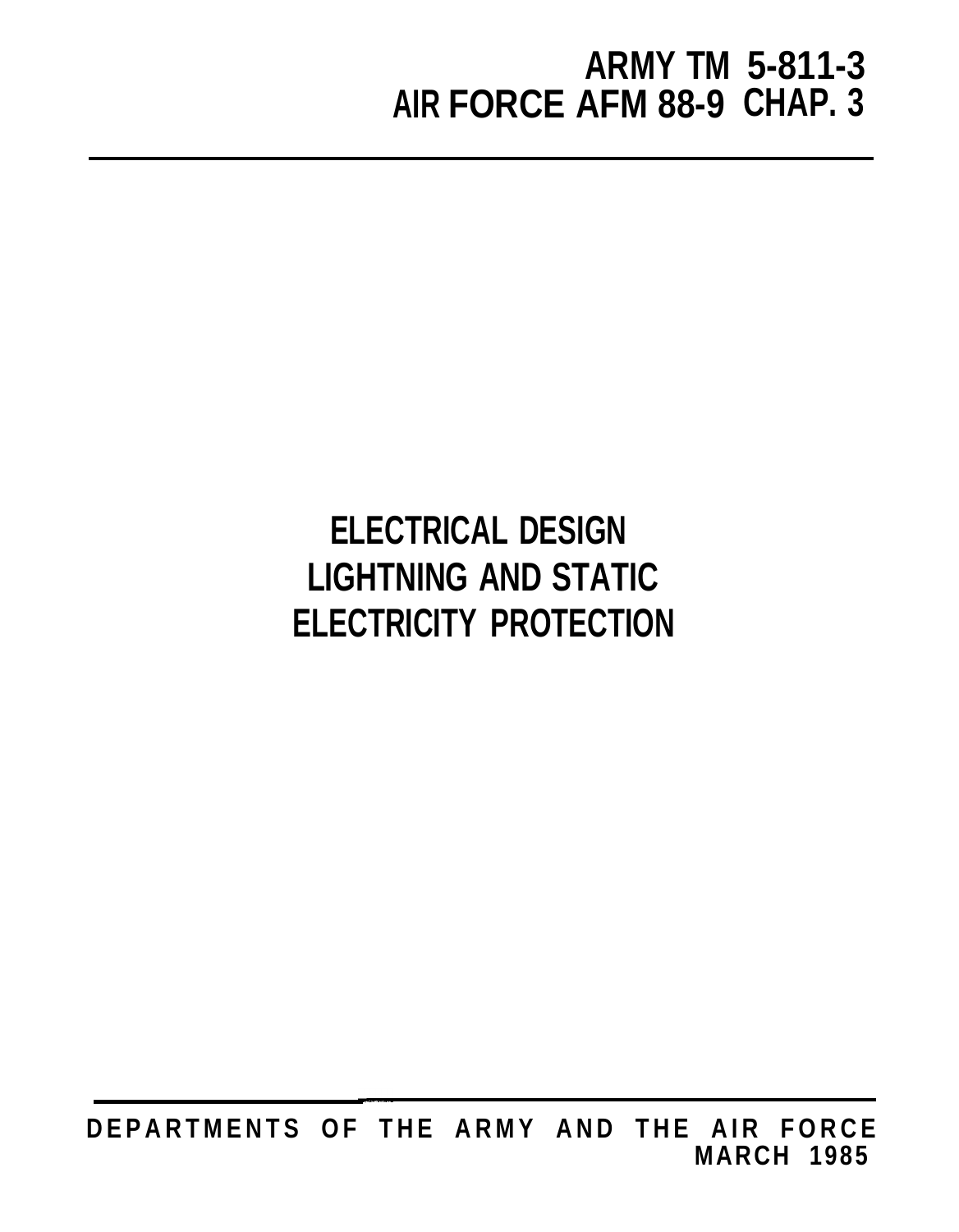#### **REPRODUCTION AUTHORIZATION/RESTRICTIONS**

This Manual has been prepared by or for the Government and is pulic property and not subject to copyright.

Reprints or republications of this manual should include a credit substantlly as follows" Joint Departments of the Army and Air Force USA, Technical Manual TM 5-811-3/AFM 88-9, chpater 3, Electrical Design Lightning and Static Electricity Protection."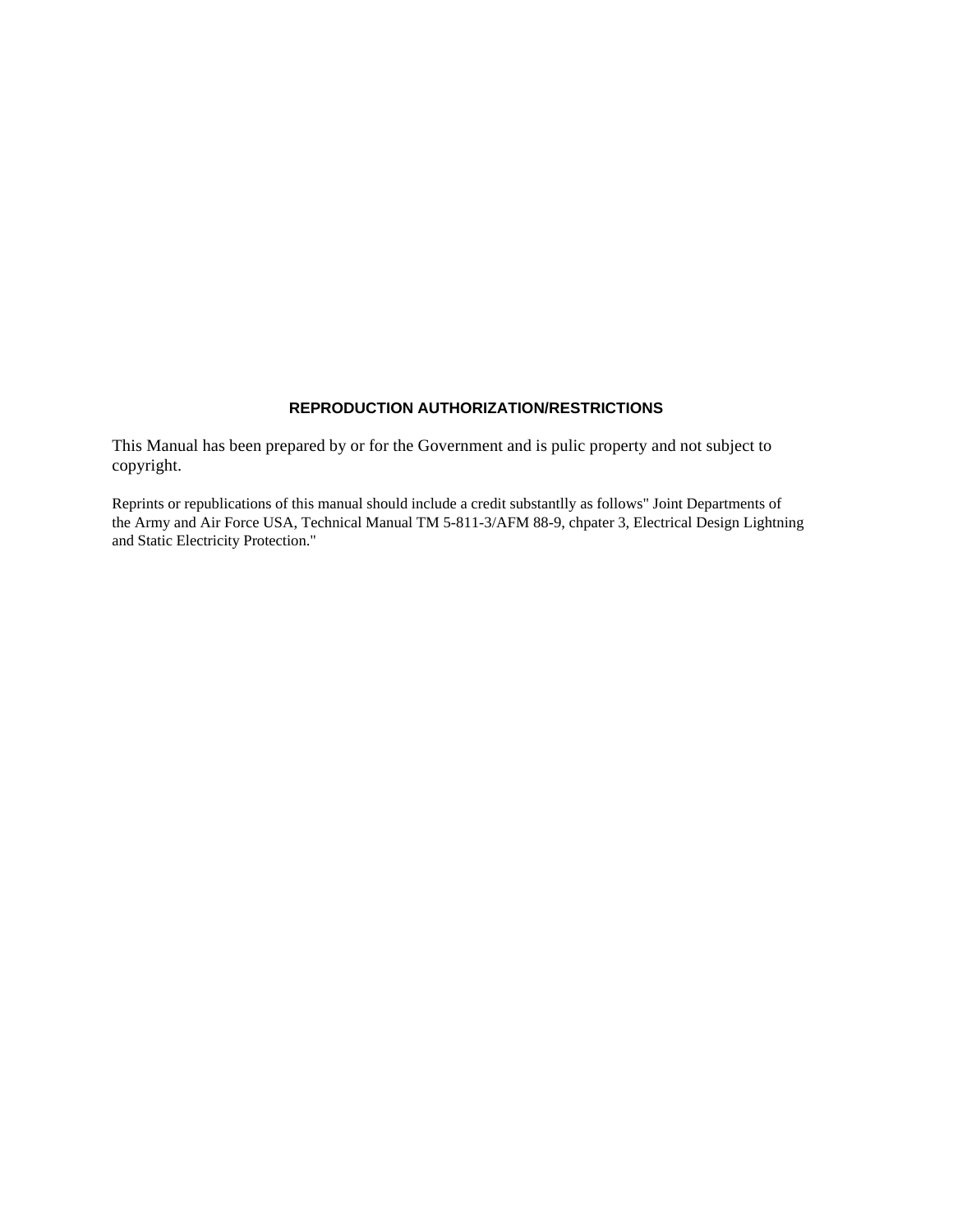DEPARTMENTS OF THE ARMY AND THE AIR FORCE

Washington, DC, *29 March 1985*

## **ELECTRICAL DESIGN**

### **LIGHTNING AND STATIC ELECTRICITY PROTECTION**

| CHAPTER 1.<br><b>GENERAL</b>                                                           | $1 - 1$                                                                                                                                                                                                                                | $1 - 1$ |
|----------------------------------------------------------------------------------------|----------------------------------------------------------------------------------------------------------------------------------------------------------------------------------------------------------------------------------------|---------|
|                                                                                        |                                                                                                                                                                                                                                        |         |
|                                                                                        |                                                                                                                                                                                                                                        |         |
|                                                                                        | $1 - 2$                                                                                                                                                                                                                                | $1-1$   |
|                                                                                        | $1 - 3$                                                                                                                                                                                                                                | $1 - 1$ |
|                                                                                        | $1 - 4$                                                                                                                                                                                                                                | $1-1$   |
|                                                                                        | $1 - 5$                                                                                                                                                                                                                                | $1 - 1$ |
|                                                                                        | $1-6$                                                                                                                                                                                                                                  | $1-1$   |
|                                                                                        | $1 - 7$                                                                                                                                                                                                                                | $1 - 1$ |
|                                                                                        | $1 - 8$                                                                                                                                                                                                                                | $1 - 1$ |
| <b>CHAPTER 2.</b><br>LIGHTNING PROTECTION                                              |                                                                                                                                                                                                                                        |         |
|                                                                                        | $2 - 1$                                                                                                                                                                                                                                | $2 - 1$ |
|                                                                                        | $2 - 2$                                                                                                                                                                                                                                | $2 - 2$ |
|                                                                                        | $2 - 4$                                                                                                                                                                                                                                | $2 - 2$ |
|                                                                                        | $2 - 4$                                                                                                                                                                                                                                | $2 - 2$ |
|                                                                                        | $2 - 5$                                                                                                                                                                                                                                | $2 - 5$ |
|                                                                                        | $2 - 6$                                                                                                                                                                                                                                | $2 - 5$ |
|                                                                                        | $2 - 7$                                                                                                                                                                                                                                | $2 - 6$ |
|                                                                                        |                                                                                                                                                                                                                                        |         |
|                                                                                        | $2 - 8$                                                                                                                                                                                                                                | $2 - 4$ |
|                                                                                        | $2-9$                                                                                                                                                                                                                                  | $2 - 6$ |
|                                                                                        | $2 - 10$                                                                                                                                                                                                                               | $2 - 6$ |
|                                                                                        | $2 - 11$                                                                                                                                                                                                                               | $2 - 6$ |
|                                                                                        | $2 - 12$                                                                                                                                                                                                                               | $2 - 6$ |
|                                                                                        | $2 - 13$                                                                                                                                                                                                                               | $2 - 6$ |
|                                                                                        | $2 - 14$                                                                                                                                                                                                                               | $2 - 6$ |
|                                                                                        | $2 - 15$                                                                                                                                                                                                                               | $2 - 6$ |
|                                                                                        | $2 - 16$                                                                                                                                                                                                                               | $2 - 7$ |
|                                                                                        | $2 - 17$                                                                                                                                                                                                                               | $2 - 7$ |
|                                                                                        | $2 - 18$                                                                                                                                                                                                                               | $2 - 7$ |
| CHAPTER 3.<br>STATIC ELECTRICITY PROTECTION                                            |                                                                                                                                                                                                                                        |         |
|                                                                                        | $2 - 1$                                                                                                                                                                                                                                | $3-1$   |
|                                                                                        | $3-2$                                                                                                                                                                                                                                  | $3 - 2$ |
|                                                                                        | $3 - 3$                                                                                                                                                                                                                                | $3-2$   |
|                                                                                        | 3-4                                                                                                                                                                                                                                    | $3 - 3$ |
|                                                                                        | $3 - 5$                                                                                                                                                                                                                                | $3 - 3$ |
|                                                                                        | $3-6$                                                                                                                                                                                                                                  | $3 - 3$ |
|                                                                                        | $3 - 7$                                                                                                                                                                                                                                | $3 - 3$ |
|                                                                                        |                                                                                                                                                                                                                                        |         |
|                                                                                        | $3 - 8$                                                                                                                                                                                                                                | $3 - 3$ |
| Classified<br>communications buildings                                                 | $3-9$<br>the company of the company of the company of the company of the company of the company of the company of the company of the company of the company of the company of the company of the company of the company of the company | $3-4$   |
| Corrugated steel arch type igloos for storage of MB-1, GAM-87 and GAR cased propellant |                                                                                                                                                                                                                                        |         |
|                                                                                        | $3-10$                                                                                                                                                                                                                                 | $3-4$   |
|                                                                                        | $3-11$                                                                                                                                                                                                                                 | $3 - 4$ |
|                                                                                        | $3 - 12$                                                                                                                                                                                                                               | $3-4$   |
|                                                                                        | $3 - 13$                                                                                                                                                                                                                               | $3 - 4$ |
|                                                                                        |                                                                                                                                                                                                                                        | A-1     |

<sup>\*</sup>This manual supersedes TM 5-811-3, 28 August 1978.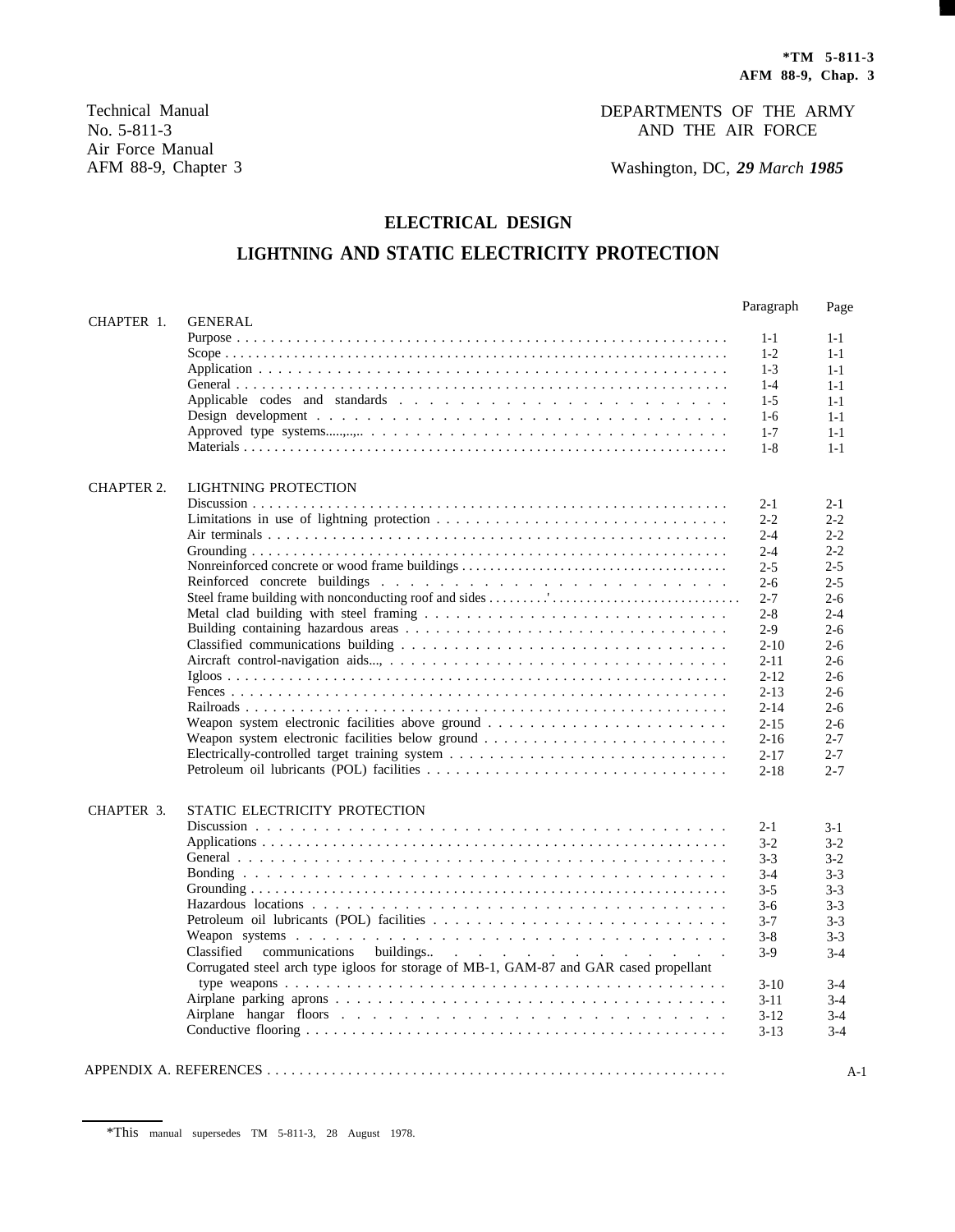## CHAPTER 1 **GENERAL**

1-1. Purpose. Information and criteria in this manual will guide engineering design personnel in determining the adequacy of lightning and static electricity protection systems for all types of facilities. Policy and procedure of design development and tests are also included. Referenced criteria, codes, and standards are intended to include provisions for normal type facilities, which when integrated with criteria included herein, establish complete provisions for these protection systems. The standards and methods of system protection discussed are intended as the most practical and economical means of accomplishing protection of real property and avoidance of casualties to personnel. These criteria will not provide suitable protection for construction contractors' personnel.

#### **1-2. Scope**

*a. General.* The scope of this manual will include adequacy of engineering design for facilities of Army, Air Force and other agencies in conformance with paragraph 1-3.

*b. Limitations.* Limitations within continental United States will be subject only to specific provisions of project design directives, deviations included herein or authorized by HQDA (DAEN-ECE-E) WASH DC 20314-1000, for Army projects, and HQUSAF/LEEE WASH DC 20332, for Air Force Projects.

*c. Other protection systems.* These criteria are not intended to support or implement separate criteria such as furnished for electromagnetic protection or electromagnetic shielding requirements.

**1-3. Application.** Except as included for facilities of the Army Materiel Development and Readiness Command, criteria contained in this manual will apply to new construction of permanent, fixed type facilities conforming to AR 415-15 within the continental United States. Where conflicts arise with criteria or design guidance of different Army or Air Force agencies, or with Federal organizations other than Army or Air Force, the most stringent guidance will govern. Criteria or design guidance will apply to overseas facilities in conformance with AR 415-36.

#### **1-4. General**

*a. Separate section of a specification.* Inasmuch as provisions for lightning protection involve a special type (steeple jack) trade, contract requirements for lightning and static electricity protection will be included as a separate section in project specifications.

*b. Environmental considerations.* Design consideration will be given to overall appearance so as to maintain an attractive facility in harmony with area surroundings.

*c. System components.* Components will conform to applicable NFPA codes, except as otherwise stated or indicated.

*d. Penetration of building exterior surfaces.* Where roofing, walls, floor and waterproofing membranes are penetrated by components of these systems, adequate waterproofing and caulking of such penetrations will be provided. However such penetrations will be avoided whenever possible.

**1-5. Applicable codes and standards.** Codes and standards referenced in this manual and listed in Appendix A are to be considered as an integral part of this manual,

#### **1-6. Design development**

*a. Lightning protection system.* When contract drawings comprise more than one sheet showing composite roof and architectural elevation, a separate sheet will be provided showing locations of air terminals, routing of roof conductors, down conductors, and grounding system pattern.

*b. Static electricity protection system.* Where static electricity protection for two or more rooms or areas is indicated on an architectural floor plan and cannot be shown on an appropriate electrical plan, a separate floor plan sheet showing the complete static electricity protection system pattern will be included in the project design.

#### **1-7. Approved type systems**

*a. Lightning protection.* Selection of the type of protective system will be as prescribed in this manual, NFPA No. 78, and MIL–HDBR-419.

*b. Static electricity protection.* Selection of system type will be prescribed in NFPA No. 77, MIL-HDBR 419, and MIL-STD-188-124.

**1-8. Materials.** Materials will conform to applicable NFPA codes, unless otherwise stated. Normally, copper materials will be specified for use below finished grade. Stainless steel grounding devices should be used when there is a potential of galvanic corrosion of nearby steelpipes. UL listed compressiontype connectors may be used where such connectors are equivalent to the welded type. Special consideration will be given to selection of materials to compen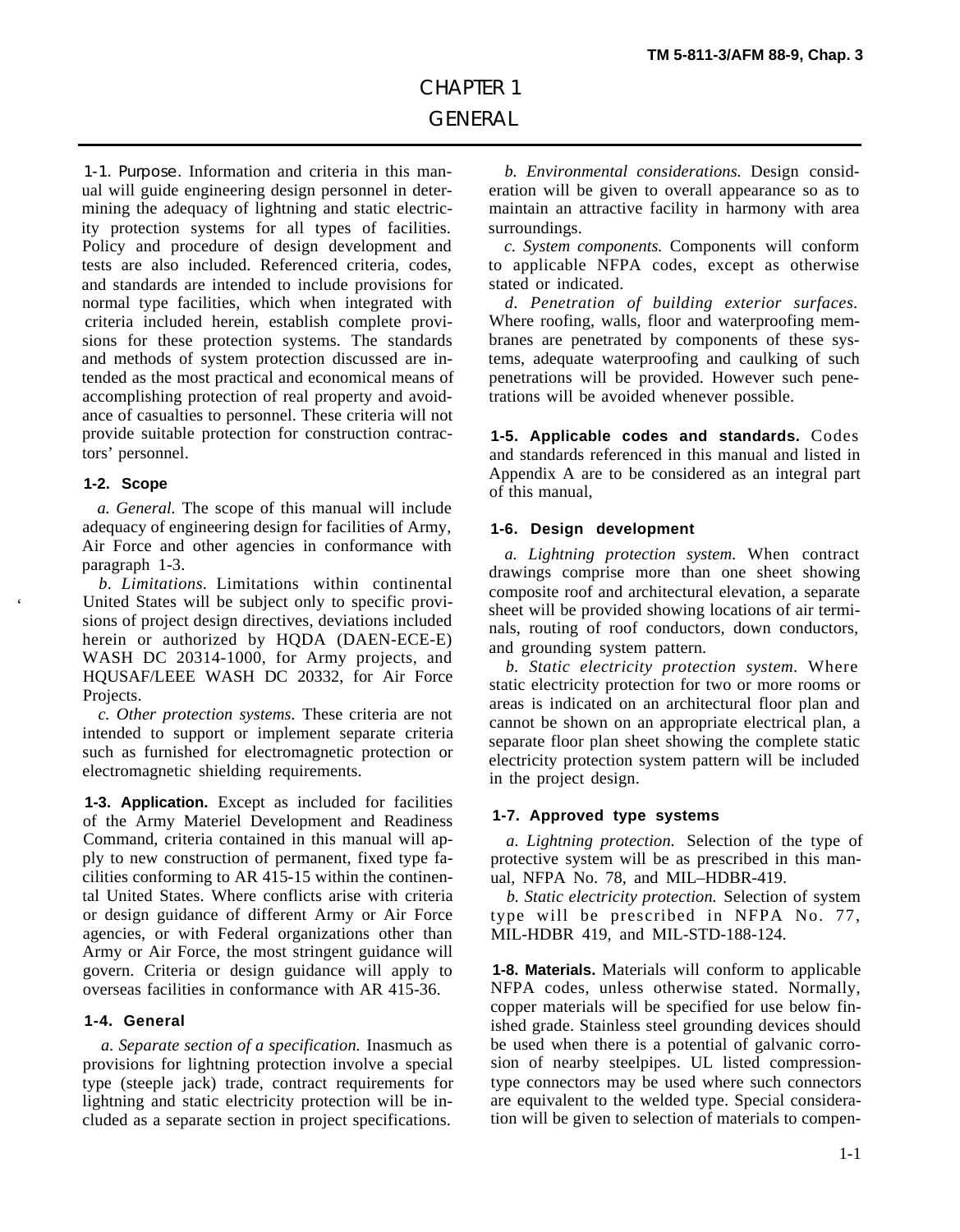sate for the following conditions as encountered at corrosion. This must be prevented by use of same project locations:<br>type metals, or by providing junctions of dissimilar

rosion in the presence of moisture or ground contact

ect locations:<br>
(1) Corrosive soils and atmosphere.<br>
(1) Corrosive soils and atmosphere.<br>
(1) Corrosive soils and atmosphere.<br>
(1) Corrosive soils and atmosphere. (1) Corrosive soils and atmosphere.<br>
(2) Atmospheric and ground contact corrosion.<br>
(4) Equal mechanical strength or fusing canabil-

(2) Atmospheric and ground contact corrosion. (4) Equal mechanical strength or fusing capabil-<br>(3) Electrolytic couples that will accelerate cor-<br>ity where conductors of different metals are joined. ity where conductors of different metals are joined.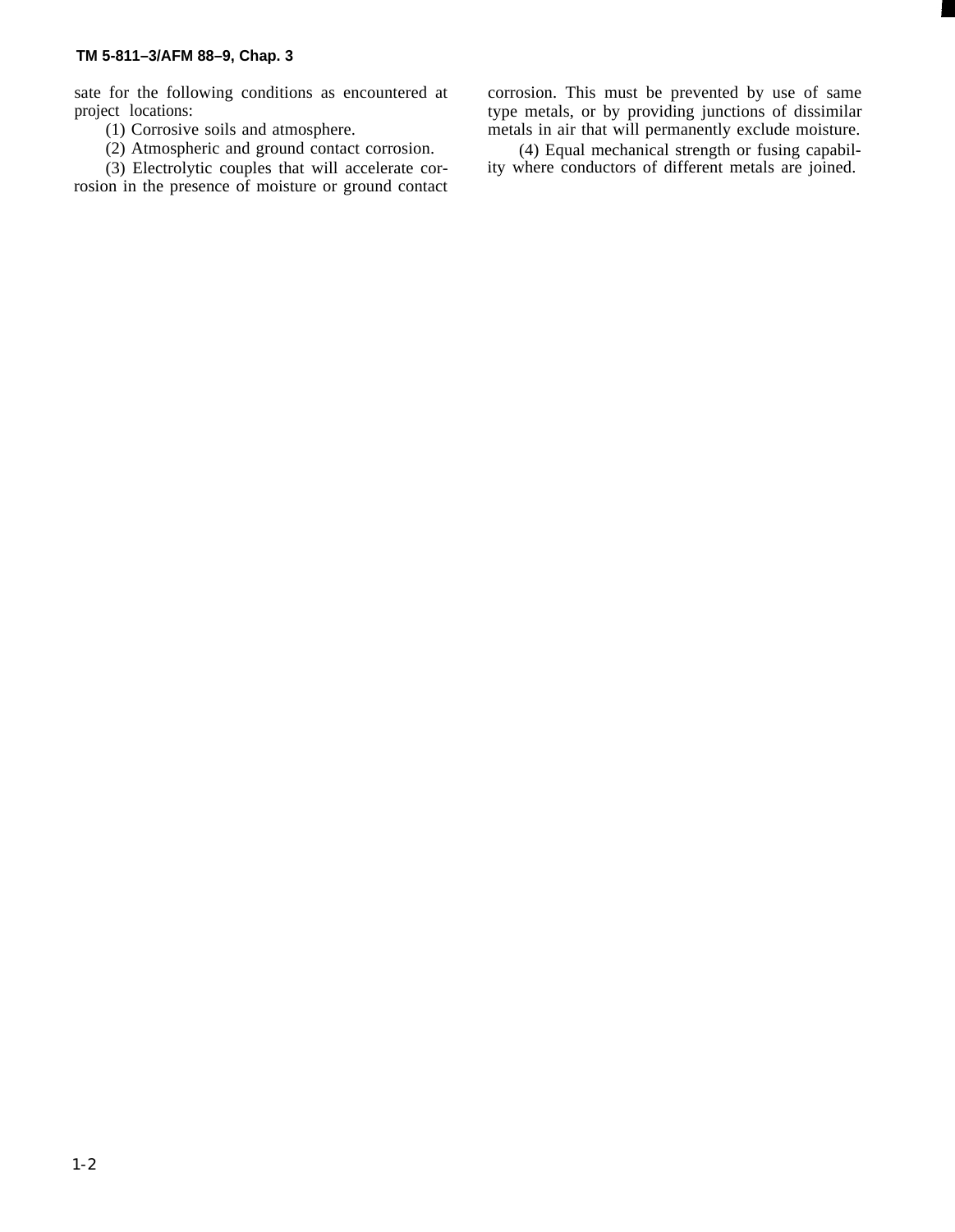## **CHAPTER 2 LIGHTNING PROTECTION**

#### **2-1. Discussion**

*a. Lightning phenomena.* The planet earth is similar to a huge battery continuously losing electrons to the atmosphere. These electrons could be lost in less than an hour unless the supply is continually replenished. It is widely agreed among physicists and scientists that thunderstorms occurring thousands of times daily around the earth return electrons to earth to maintain normal magnitude of electrons at or near the surface of- the earth. The rate of electron loss from earth, called the "air-earth ionic current", has been calculated to be 9 microampere for every square mile of earth's surface. Thunderstorms supply electrons back to earth by an opposite electron potential gradient of perhaps 10 kilovolts per meter within a thundercloud. This feedback forms a potential difference of from 10 to 100 megavolts in a single discharge between the center of a cloud and earth. These lightning discharges carry currents varying from 10 to 345 kiloamperes to earth at an average rate of 100 times per second with duration of less than ½ second per flash. Each flash consists of up to 40 separate strokes, Each stroke of lightning lasting for this brief instant releases about 250 kilowatthours of energy-enough to operate a 100-watt light bulb continuously for more than three months at the rated voltage of the lamp. Lightning discharges do not always bring electrons to earth, because so-called positive ground-to-cloud strokes consist of low power energy transmissions from earth to small negative charge pockets in a thunder cloud. However, magnitudes of discharge voltages and currents are approximately the same from cloud to earth, and all occur within the same discharge timeframes. Just before the lightning flash, the ground within a radius of several miles below the cloud becomes deficient in electrons. Repelled by the army of electrons in the cloud base, many of the free electrons on the ground are pushed away. The result is that the ground beneath the cloud base becomes more positively charged. As the cloud moves, the positive charge region below moves like its shadow. As the cloud charge balloons, the pressure becomes so great that a chain reaction of ionized air occurs. Ionization is the process of separating air molecules into positive ions and negative electrons. This air which is normally a good electrical insulator becomes a good conductor and allows the cloud electrons to pierce the faulted insulation and descend this newly created ionized air path between cloud and earth. The lightning flash starts when a quantity of electrons from the cloud heads to-

ward earth in a succession of steps, pulsing forward with an additional step every 50 microseconds creating a faintly luminous trail called the initial or stepped leader. As the leader nears the ground, its effects create an ionized streamer which rises to meet the advancing leader. When the two join, the ionized air path between cloud and earth is completed, and the leader blazes a faint trail to earth. Immediately a deluge of electrons pour from this lightning discharge channel creating the brilliant main or return stroke that produces most of the light we see, The motions of the leader and the main or return stroke appear to move in opposite directions, but lightning is not an alternating current, since the transferred electrical recharge current moves back to earth.

*b. Nonconventional systems.* Nonconventional and unacceptable systems include the so-called dissipation array, and those using radioactive lightning rods, Radioactive lightning rods have been proven less effective than passive air terminals in storm situations. These systems have not been recognized by NFPA or UL. Use of these systems will not be permitted unless specifically approved by the appropriate using agency. Dissipation arrays consist of two types:

(1) A high tower with top-mounted dissipation suppressor, and radial guy wire array. This type is used on isolated high towers, antenna structures and offshore facilities.

(2) A series of high towers located beyond a given area to be protected and supported by a number of sharp pointed strands of barbed wire for the protection array.

*c. Code applicability.* NFPA No. 78 is intended to apply to the protection of ordinary buildings, special occupancies, stacks, and facilities housing flammable liquids and gases. The lightning protection code will be utilized where lightning damage to buildings and structures would cause large economic loss or would prevent activities essential to the Department of Defense. NFPA No, 78 does not relate to the protection of explosives manufacturing or storage facilities. Protection for these facilities will be in accordance with paragraph 2–9. Since NFPA No. 78 does not prescribe a comprehensive coverage pattern for each type of facility required by the military departments of the government, additional guidance is given in this chapter. Temporary DOD storage facilities and structure housing operations not regularly conducted at a fixed location and other facilities specifically ex-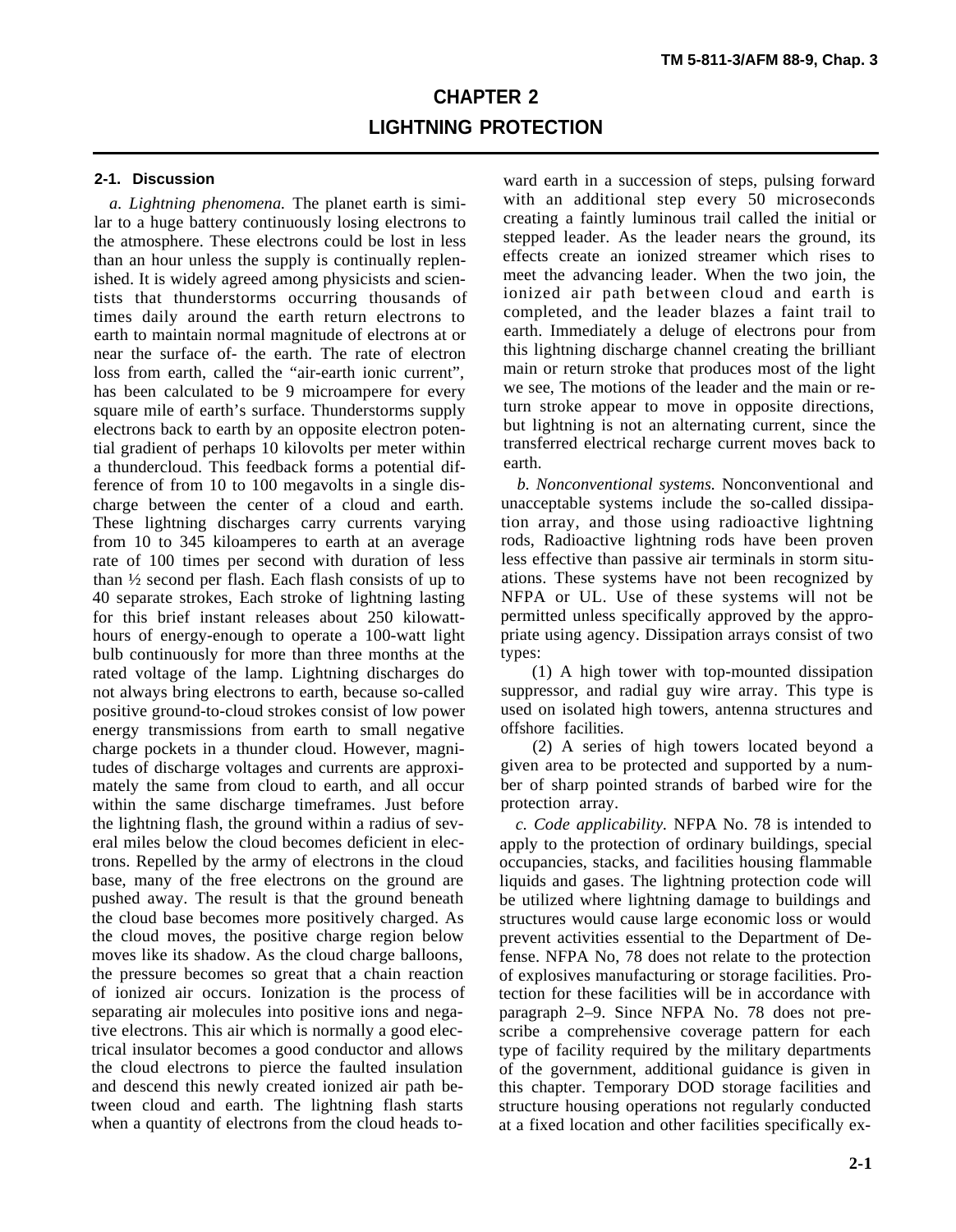empted by the responsible using agency are not governed by the lightning protection code.

*d. Effects of lightning discharges.*

(1) General. When any building or structure is located within a radius of several hundred feet from the point where a lightning discharge will enter the surface of the earth, the lightning discharge current becomes so high that any building or structure within this radius becomes vulnerable to immediate damage.

(2) Nature of damage. Damage may range from minor defacement to the building to serious foundation upheaval, fire and personnel casualties. Damage control can be effective dependent on extent of fireproofing and lightning protection incorporated into the project design. Although lightning strokes generate static discharges in the form of radio noise, it is generally accepted that these cause only an instant of interference to manmade electronic systems. Increased heating effects are also a factor since a lightning bolt increases the temperature of the lightning channel to about 15,000 degrees C. This sudden increase in temperature and pressure causes such an abrupt expansion of air that any hazard type of atmosphere which comes within the ionized air path of the lightning bolt becomes explosive. The explosive nature of the air expansion of bolt channels can cause physical disruption of structures located near the lightning stroke. Lightning discharges below the earth surface sometimes fuse sand into fulgurates which appear like glass tubes. Trees of 40 feet or more in height are especially vulnerable targets for attraction of lightning discharges, and are susceptible to being totally destroyed.

#### *e. Effective resistance to ground.*

(1) The lightning protection system will be designed to provide an electrical path to ground from any point in the system, and that point will be of considerably lower resistance than that otherwise available by use of the unprotected facility.

(2) Low resistance to ground is desirable for any lightning protection system but not essential. This is in conformance with NFPA No. 78 and MI L–HDBK– 419. Where low resistance to ground is mandatory, grounding electrode patterns as described herein and MIL-HDBK-419 will furnish ample length of electrical path in contact with earth to dissipate each lightning discharge without damage to the protected facility.

#### **2–2. Limitations in use of lightning protection**

*a. General.* Lightning protection will be installed as part of the initial construction project, particularly in view of long replacement time and high cost of structures. Installation cost of lightning protection systems during project construction is small when compared to the cost of the installation as a whole.

Economic and operational considerations will be made in determining the need for lightning protection system, unless otherwise directed by the using agency. Unless lightning frequency at the project site averages five or less thunderstorms per year, as indicated in figure 2-1, lightning protection will be provided for buildings and structures as follows:

(1) Buildings of four floors having elevator or stairwell penthouses or other similar projections above roof.

(2) Buildings of five floors or more with or without projections above roof.

(3) Structures such as steel towers, aluminum and reinforced concrete towers, and flagpoles without inherent grounding, and smoke-stacks and steeples of 50-foot elevation or more above lowest point of contact with finished grade.

*b. Other applications.* Special consideration will be given in determining need for lightning protection as follows:

(1) Whether building is manned, and there is inherent hazard to personnel.

(2) Whether building contains explosive or hazardous areas or rooms, weapons systems technical equipment, or security communication equipment.

(3) If an unprotected building is destroyed by lightning, the length of outage which can be tolerated until replacement is made. This includes the restoration of high priority facilities such as water supply, weapons systems, police and security intelligence communications, strategic communication system operating components.

(4) Replacement of building contents and value thereof.

**2–3. Air terminals.** The purpose of air terminals is to intercept lightning discharges above facilities. Air terminals will be in accordance with UL 96, and 96A, NFPA No. 78 or MIL–HDB-419. Where building roof is not metal and building construction includes steel framing, air terminal connection assemblies will conform generally to figure 2-2.

#### **2-4. Grounding**

*a. General.* Grounding generally will conform to NFPA No. 78, except as required by this manual or by the using agency. Guidance for grounding for purposes, such as electromagnetic pulse (EMP), electromagnetic interference shielding, NASA and HQDCA electronic facility grounding, are subjects of other engineering manuals which govern grounding requirements. Those grounding systems will also serve as grounding of the lightning protection system. Where separate systems are installed such systems will be bonded below grade to any other independently installed exterior grounding system such as for electro-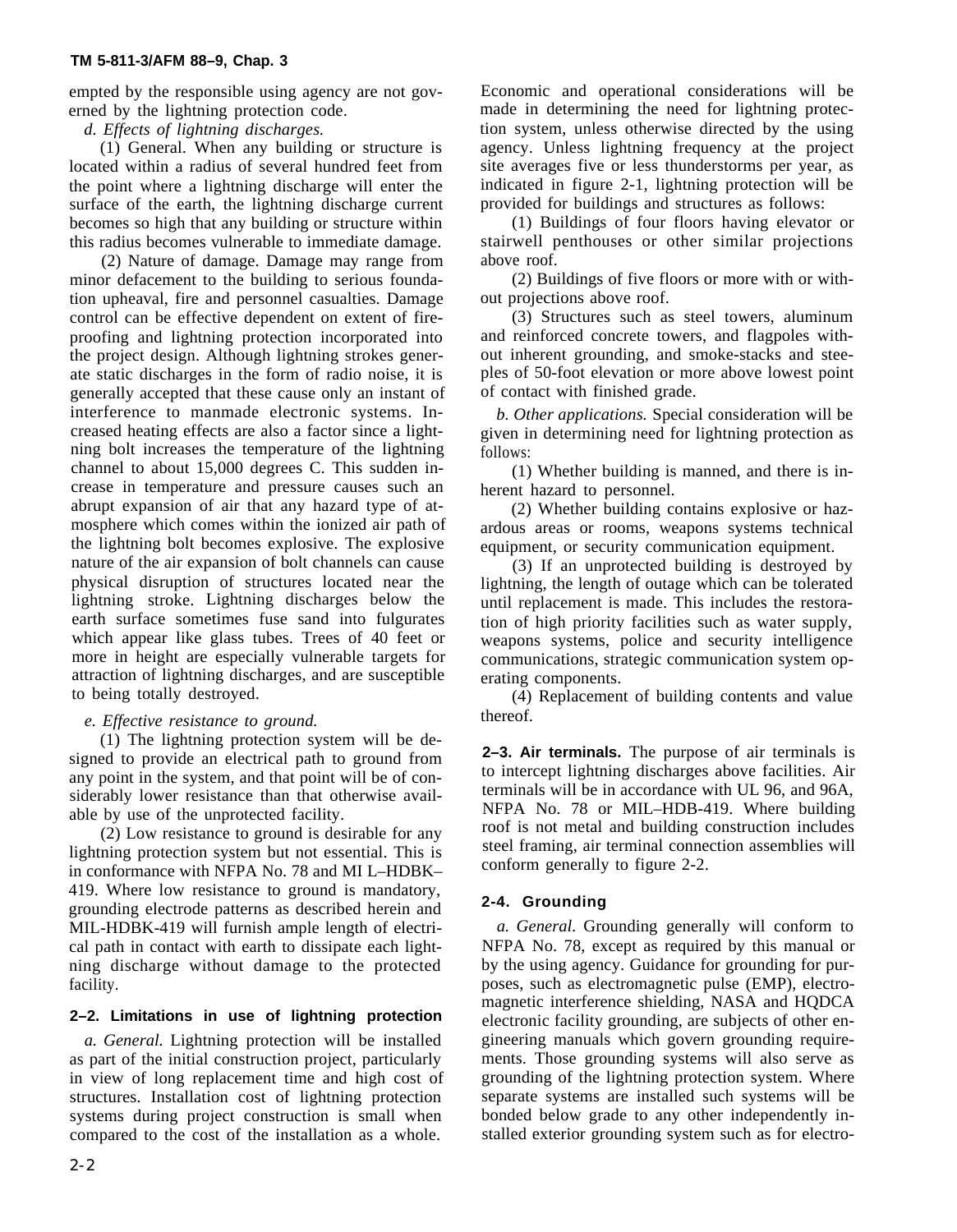

National Oceanographic and Atmospheric Administration

Figure 2-1. Mean number of thunderstorms--annual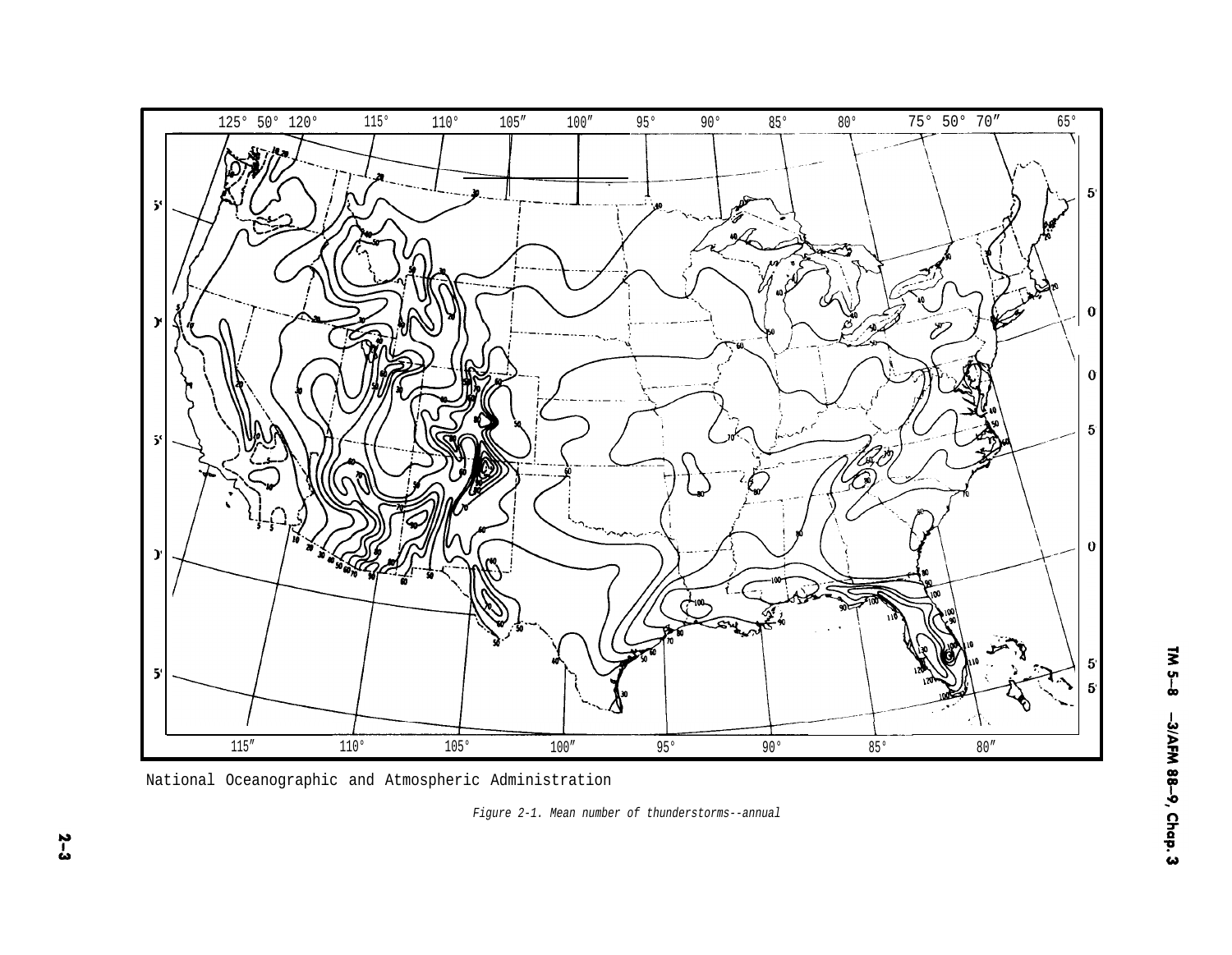#### **TM 5-811-3/AFM 88–9, Chap. 3**

magnetic shielding not suitable for complete lightning protection system. However, exterior protection grounding system will be bonded to static electricity exterior grounding system.

*b. Ground rods.* Ground rods will be not less than 10 feet in length, nor less than ¾-inch diameter pipe or equivalent solid rod. Ground rods will be located clear of paved surfaces, walkways, and roadways. Rods will be driven so that tops are at least six inches below finished grade, and three to eight feet beyond perimeter of building foundation. Where ground rods are used with a counterpoise, tops will be driven to same elevation as counterpoise below finished grade. Exact location of rods must give preference to use of moist earth. Contact with chemically injurious waste water or other corrosive soils wiIl be avoided. Where avoidance of chemically injurious or corrosive soils is impracticable, use of stainless steel rods and magnesium-anode protection will be considered. Driving stud bolts will be used for driving, and couplings will be used for sectional rods. Where buried metal pipes enter a building, the nearest ground rod will be connected thereto.

*c. Earth electrode subsystem.* Each earth electrode subsystem or counterpoise will consist of one or more closed loops or grid arrangement of No. 1/0 AWG bare copper conductors installed around facility perimeter not less than 2 feet below earth surface. Larger conductors should be used when installed in highly corrosive soils. A second loop, if used, should not be less than 10 feet beyond the first and inner loop. At least 2 ground rods should be provided at each corner of each counterpoise loop where earthseeking current tend to concentrate. Counterpoise



US Army Corps of Engineers

Figure 2–2. Typical air terminal assembly using steel, framing as protective system conductor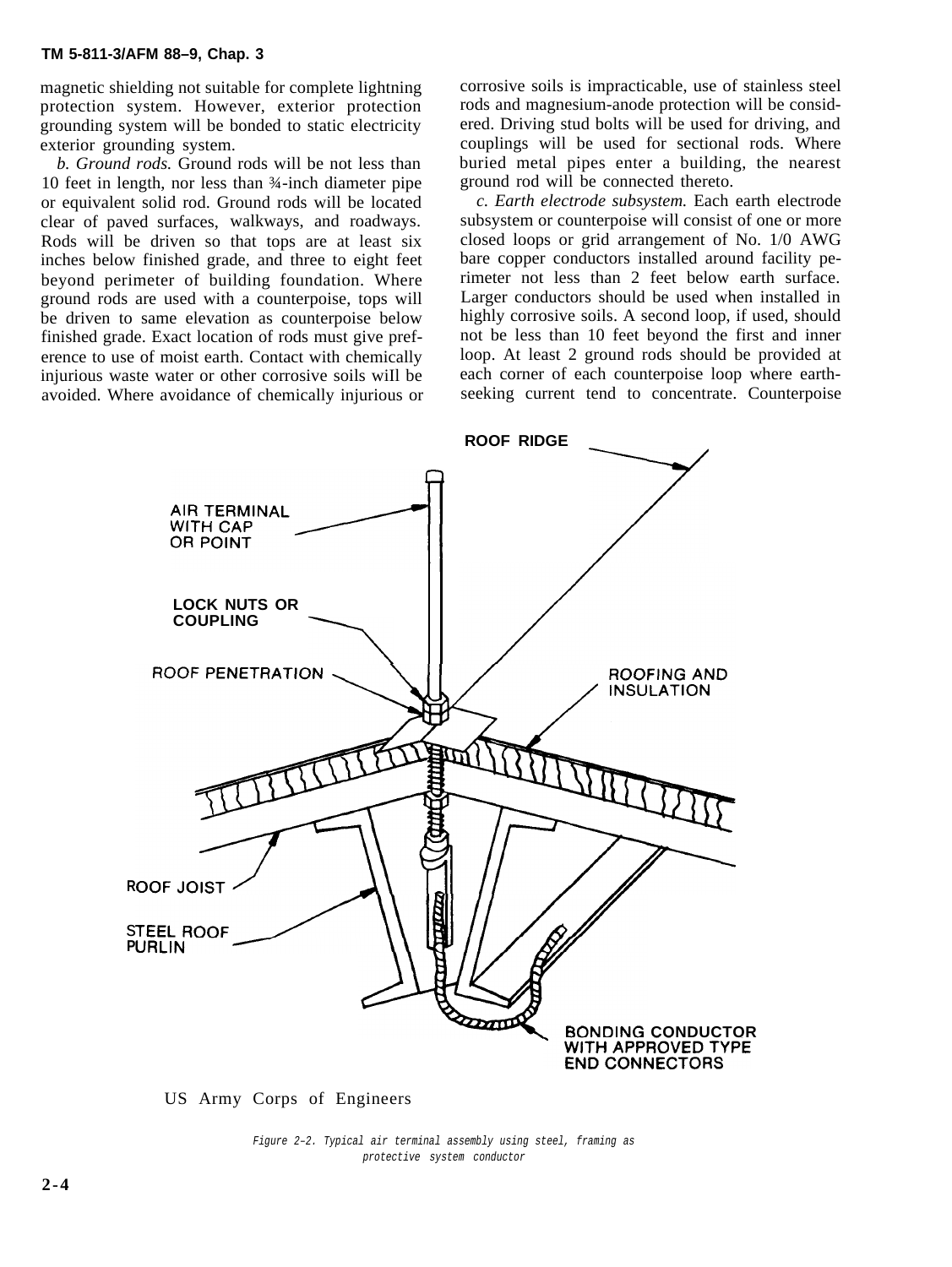will extend not less than 3 feet nor more than 8 feet beyond the perimeter of building walls or footings. Conductor ends, connections to down conductors, tops of ground rods, and crossovers will reconnected for electrical continuity. Figure 2-3 illustrates a below grade weapons system facility counterpoise. Pattern will be as required in this manual or as required by using service.

*d. Radials.* A radial system of grounding consists of one or more No. 1/0 AWG copper conductors not less than 12 feet long, extending away from each ground rod or grounding connection. The use of multiple radials is an effective form of grounding, offering substantially lower reactance to the high frequency of lightning current wave fronts than do single straight conductors. Installation of grounding radials will take advantage of crags and cracks in surface rock formations in obtaining maximum available earth cover. Connections of radials to down conductors will be made so as to insure electrical continuity.

**2-5. Nonreinforced concrete or wood frame buildings.** Lightning protection will be provided on outside of exterior surfaces without reliance upon components of building for conductors. Fasteners for conductors will be other than aluminum on concrete, and will be selected for attachment to building concrete or wood.

**2–6. Reinforced concrete buildings.** Reinforcement steel may be used for down conductors in conformance with NFPA No. 78 and if approved by the using agency. Joints should be made in no fewer than every fifth reinforcement rod and at corners of building. Joints will be made electrically conductive and will be connected top and bottom for connections to roof conductors and to grounding electrodes, respectively. Grounding pigtails from bottoms of reinforcement fabric will be connected to exterior grounding system at same or lower elevation as that where pigtails leave walls and footings.



US Army Corps of Engineers

Figure 2-3. Below grade weapons system facility counterpoise, cross section elevation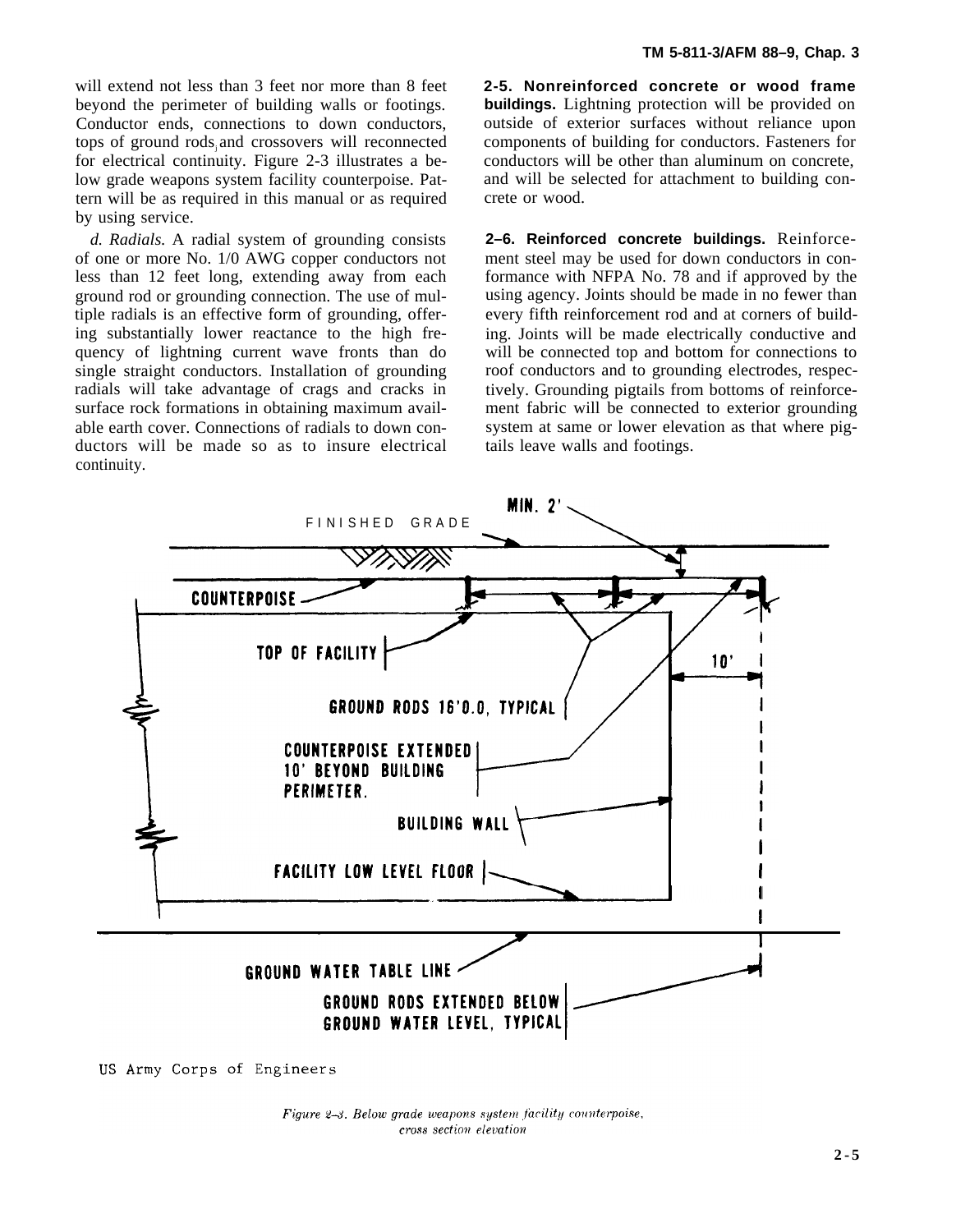**2-7. Steel frame building with nonconducting roof and sides.** Air terminals will be provided and installed in conformance with figure 2-2 and paragraph 2-3. Not less than one steel column will be grounded at each corner of building.

**2–8. Metal clad building with steel framing.** Steel columns of metal clad buildings will be bonded top and bottom to metal siding. Except for facilities used for storage of propellant type weapons and unless the using service guidelines or requirements differ, air terminals may be omitted from building containing no hazardous areas.

2–9. Building containing hazardous areas. Metal containers of hazardous materials will not be located within 10 feet of lightning protection system. Any metals within hazardous atmospheres having connections to other metals within 10 feet of lightning protection system will be bonded to the nearest lightning protection system down conductor. Metal doors and windows within hazardous areas will be included in such grounding, and doors will be bonded to metal framing by flexible braid-type copper conductors, and connected to lightning protection system.

**2–10. Classified communications building.** Lightning protection and grounding of communications facilities will comply with MIL-STD-188-124 and MI L–HDBK-419.

#### **2–1 1. Aircraft control-navigation aids.**

*a. General.* These facilities are considered of such importance that aircraft pilots must be assured of reliability, particular when landing during any lightning storm, and when pilot's visibility is severely limited. Counterpoise grid g-rounding system will be provided for each building.

*b. Instrument landing system (ILS), tactical air navigation (TACAN) and ground control approach (GCA), facilities.* One-floor frame buildings housing equipment for ILS and TACAN facilities and other similar type structures will be protected as described in paragraph 2-5; however no fewer than two air terminals will be provided on each facility. Transmitter and receiver buildings for GCA facilities will be protected as described in paragraph 2-6.

*c. Control towers.* Protection will be provided independently of antennas and other superstructure. These terminals will be interconnected around top perimeter of control tower for connections to down conductors.

**2–12. Igloos.** Protection for corrugated steel arch earth-mounted igloos, also called "magazines", will be provided as required by the using agency. Metallic conduits containing electrical conductors will be

bonded to steel arch, and all will be grounded in conformance with paragraph 24.

**2–13. Fences.** Metal fences that are electrically continuous with metal posts extending at least 2 feet into the g-round normally require no additional grounding. Other fences should be made electrically continuous and grounded on each side of every gate. Fences should all be grounded every 1,000 to 1500 feet when located in isolated areas; and every 500 to 750 feet when located within 100 feet of public roads, highways and buildings. All metal fences will be grounded at or near points crossed by overhead powerlines in excess of 600 volts and also at distances of 150 feet on each side of the line crossing.

**2–14. Railroads.** Rails that are not electrically continuous and that extend within 100 feet of facilities used for storage, manufacturing, processing or handling explosives, explosive ingredients. explosive gases, or flammable liquids will be bonded together with flexible copper cables or straps and grounded. Switches will be bonded to rails. Where overhead power lines in excess of 600 volts crosses railroads, the rails will be made electrically continuous and grounded at a distance of 150 feet on each side of overhead lines. Where tracks are located within 25 feet of structures with a grounding system, the tracks will be grounded to the structural grounding system. This is to effectively discharge potentials generated by static electricity and lightning before such discharges are permitted to accumulate or otherwise cause an air gap spark to ignite loose hazardous materials. Isolation points should be provided in the tracks outside of hazardous areas to avoid stray currents from being conducted into the bonded or grounded area.

#### **2–15. Weapon system electronic facilities aboveground**

*a. General.* This guidance pertains to designs for the protection of radars, antennas, electronic equipment vans, launchers, missile controls, and guided missile batteries when permanently installed. Any lightning stroke may damage or destroy such electronic weapon facilities by blast effect or by creating surges in connecting wiring. A direct stroke could ignite magnesium portions of van walls, cabinets, consoles, and radar antenna castings. When lightning occurs with rain, moisture encourages burning of magnesium and splattering of molten metal. Protection for weapon support buildings is as required by construction types discussed in previous paragraphs.

*b. Protection pattern.* Patterns will comply with NFPA No. 78. When structure is a van type, pole will be located opposite middle of van's longest side, and not less than 6 inches from concrete base of van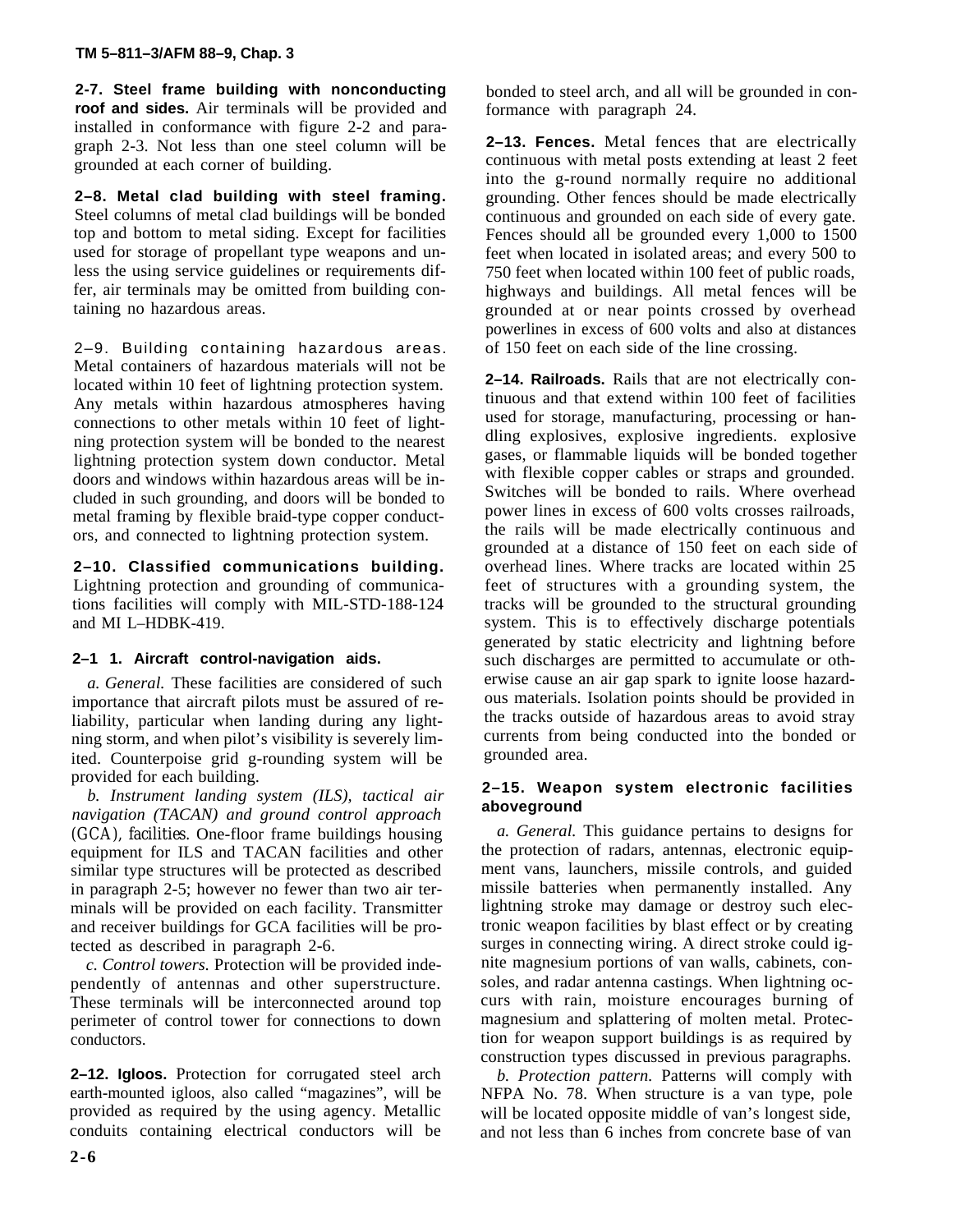to pole. One pole may serve two van units having long sides parallel and located not more than 12 feet apart. Protection equipment will be located and arranged in a manner that will not obstruct the operation of any radar electronic acquisition or tracking beam.

*c. Protection system.* Down conductors of not less than No. 2 AWG bare copper on pole will be provided from lightning rod to ground rods located not less than 6 feet from van and not less than 6 inches from edge of hardstand. Spiral type grounds under poles (butt grounds) are acceptable. Pole guys will be electrically conductive to ground, and guy anchor will be interconnected to pole ground rod below grade. Each ground rod at pole will be interconnected below hardstand to ground rod of' van grounding system. Where vans are clustered, van ground rods will be interconnected in compliance with MIL-HDBK-419.

#### **2–16. Weapon system electronic facilities below ground**

*a. Protection included with other protection systems.* When external grounding system design is included for electromagnetic pulse (EMP) protection, electromagnetic interference shielding or other protection system, separate lightning protection will not be required.

*b. Protection not included in other protection systems.* When external grounding system design does not include EMP protection, electromagnetic interference shielding or other protection system, lightning protection counterpoise will be provided including connections to metallic objects below grade, such as the following:

(1) Electrical conduit.

(2) Mechanical piping.

(3) Metal tanks.

(4) Manhole grounds.

(5) Missile cells or equivalent.

(6) Internal grounding system of control buildings and power plants.

(7) Metal ducts for fans.

(8) Tunnels.

The main counterpoise will be installed above each buried weapon system building, at least 2 feet below finished grade, and will extend beyond the building perimeter not less than 3 nor more than 8 feet. Main counterpoise will be connected to ground rods located as in figure 2–3, and driven to a point at least 6 inches below normal ground water table level, where earth is available for driving. See also above for building reinforcement system grounding. Metal equipment extending above ground will be grounded to protection system counterpoise.

#### **2–17. Electrically-controlled target training system**

*a. General.* Reliability of continuous operational availability of electricallty-cont rolled target systems for rifle squad tactical ranges is of such importance to infantry training in the scheduling of firing periods and to morale of' large numbers of troops that provisions of lightning protection is warranted. Lightning protection for rifle range support facilities need not be provided.

*b. Control tower.* Complete protection system will be provided. The system should have at least two air terminals installed on roof.

*c. Target control system.* Where a control relay is separately provided at each target mechanism box assembly station of such rifle ranges, lightning protection counterpoise or grid will not be required for protection of down range target area. Where such control relays are not provided, grounding counterpoise or grid will be provided above wiring in trenches below grade to all targets from control tower.

#### **2–18. Petroleum oil lubricants (POL) facilities**

*a. Storage tanks.* Generally, protection for storage tanks will depend on their inherent contact with earth. Where steel storage tanks are constructed on foundations of concrete or masonry, grounding will be provided in accordance with grounding schedule show-n in table 2–1, regardless of tank height. Where steel tanks are constructed in direct contact all around the perimeter with not less than 18 inches of earth, grounding will not be required. See AFM 85-16 for additional requirements pertaining to Air Force facilities.

Table 2-1. Fuel Storage Tank Grounding Schedule

| Tank Circumference—Feet | Ground Connections<br>Minimum Number |
|-------------------------|--------------------------------------|
| 200 And Less            |                                      |
| 201 Through 300         | 3                                    |
| 301 Through 400         |                                      |
| 401 Through 500         | 5                                    |
| 501 Through 600         | 6                                    |
| 601 Through 800         |                                      |
| 801 And More            | 8                                    |

*b. Pump house.* Protection for POL pump house will be provided complete as required for the applicable type of building construction.

*c. Fill stands.* Protection for fill stands will conform to NFPA No. 78.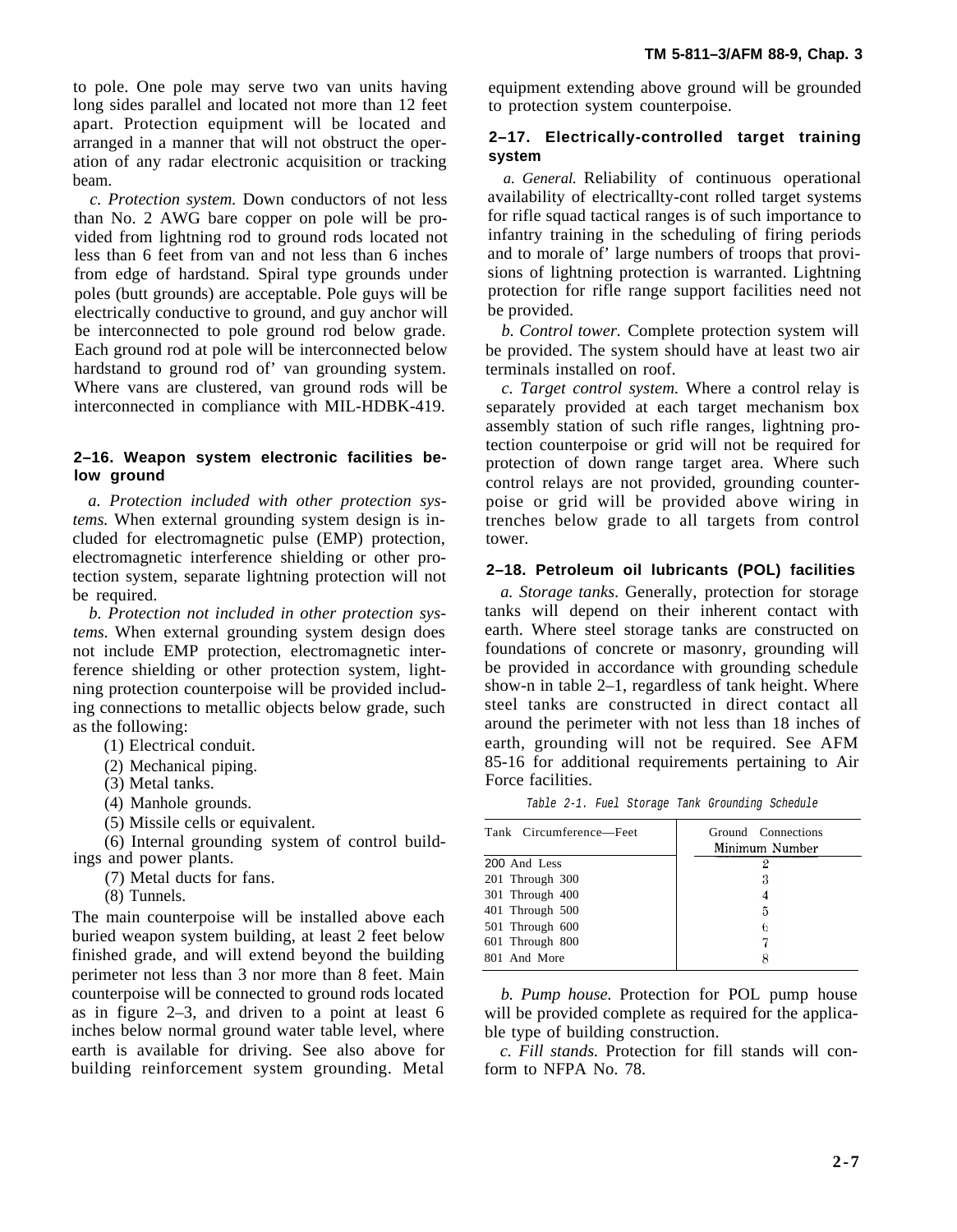## CHAPTER 3 STATIC ELECTRICITY PROTECTION

#### **3–1. Discussion**

*a. General.* While the practice of grounding electrical systems is well established, the full implications of static electricity protection are not always understood. The object of static electricity protection is to provide a means whereby static electricity charges, separated by whatever cause, may recombine harmlessly before sparking charges are attained. In order for a static electricity charge to become a source of trouble, the following conditions must be considered:

(1) There must be a means of static generation.

(2) There must be a means of accumulation of a static charge capable of producing ignition.

(3) There must be a means of spark discharge of the accumulated charge.

(4) There must be an ignitable mixture or atmosphere at location of spark discharge to constitute an explosive or fire hazard.

(5) The static potential must be maintained to constitute a hazard to personnel.

(6) The static charge must be continuously conducted to constitute a compromise of classified communications. It may be impracticable to attempt mitigation or control of all static charges. Furthermore, most static charges normally do not accumulate sufficient charge to supply enough energy to produce a spark capable of causing ignition. It should be recognized, however, that when static electricity accumulates, it becomes a potential hazard, and therefore must be controlled as required. Electrostatic electricity charges are generated by friction or contact between dissimilar conductive, semiconductive or nonconductive moving objects, materials, liquids or air particles. Obviously, we live in an electrostatic environment containing constant movement of molecules, none of which is inherently grounded. When two solids move into contact, a voltage difference or contact charge occurs. In most cases it is very small, but with tin and iron, as specific examples, it is nearly a third of a volt. The tin is electropositive in this case. Moreover, if a piece of plastic is merely pressed—not rubbed-against a metal plate and taken away, it will have a charge where actual contact was made. Whereas if the plastic is rubbed on the metal, the charges will be increased in proportion to the number of little areas which actually make contact. The plastic, being a nonconductor, tends to retain that state at any little area of contact. When an insulating solid becomes charged, the charge tends to remain anchored to the area where it was developed. Good insulators having clean dry surfaces in low atmospheric humidity can hold their charge for quite a while. A poor insulator quickly loses its charges to surrounding areas, and a good insulator having surface contamination will become somewhat conductive regardless of humidity, and will permit leakage to take place. A volume of relatively dry space which is normally a good insulator containing neutral molecules can also become charged by radioactivity andl cosmic rays. However, since there are no known perfect insulators, isolated charges of static electricity always eventually leak away. The problem is to provide instant control of hazardous accumulations of static charges without reliance upon natural bleeding or leaking away of such charges. For static electricity to discharge as a spark, the accumulated charge must be capable of jumping through a spark gap. The minimum sparking voltage at sea level is generally accepted as approximately 350 volts for the shortest measurable length of gap. Characteristics of the gap are also a limiting factor. For discharge to constitute a fire hazard, the gap must exceed a critical minimum length to permit the buildup of a sufficient energy level for an incendiary spark to result. Of course, there must be an ignitable mixture in the gap where the spark occurs. This energy level is estimated to be in order of  $10^{\circ}$  joules minimum. An example of sparking voltages required to break clown various air gap spacings is furnished in table 3–1. For calculating ignition energy, refer to NFPA No. 77.

| Air<br>Gap | Needle<br>Points | $\frac{1}{2}$ " Square<br>Rods Cut<br>Square | Air<br>Gap | Needle<br>Points | 1/2" Square<br>Rods Cut<br>Square |
|------------|------------------|----------------------------------------------|------------|------------------|-----------------------------------|
| CM         | <b>Volts</b>     | <b>Volts</b>                                 | CM         | <b>Volts</b>     | <b>Volts</b>                      |
| 0.01       | $^{(*)}$         | (**)                                         | 1.0        | 12500            | $(**)$                            |
| .05        | $(*)$            | $($ **)                                      | 1.5        | 17800            | (**)                              |
| . .        | $(*)$            | (##)                                         | 2.0        | 23000            | 26000                             |
| $\cdot^2$  | $(*)$            | 子宮中下                                         | 4.0        | 41000            | 47000                             |
| G.,        | 8000             | (本来)                                         | 6.0        | 55000            | 62000                             |

Table 3-1. Static Electricity Sparking Voltages

\*Varies between 350 and 600 volts depending on air gap characteristics.

\*\*Varies between 450 and 22,000 volts depending on air gap characteristics.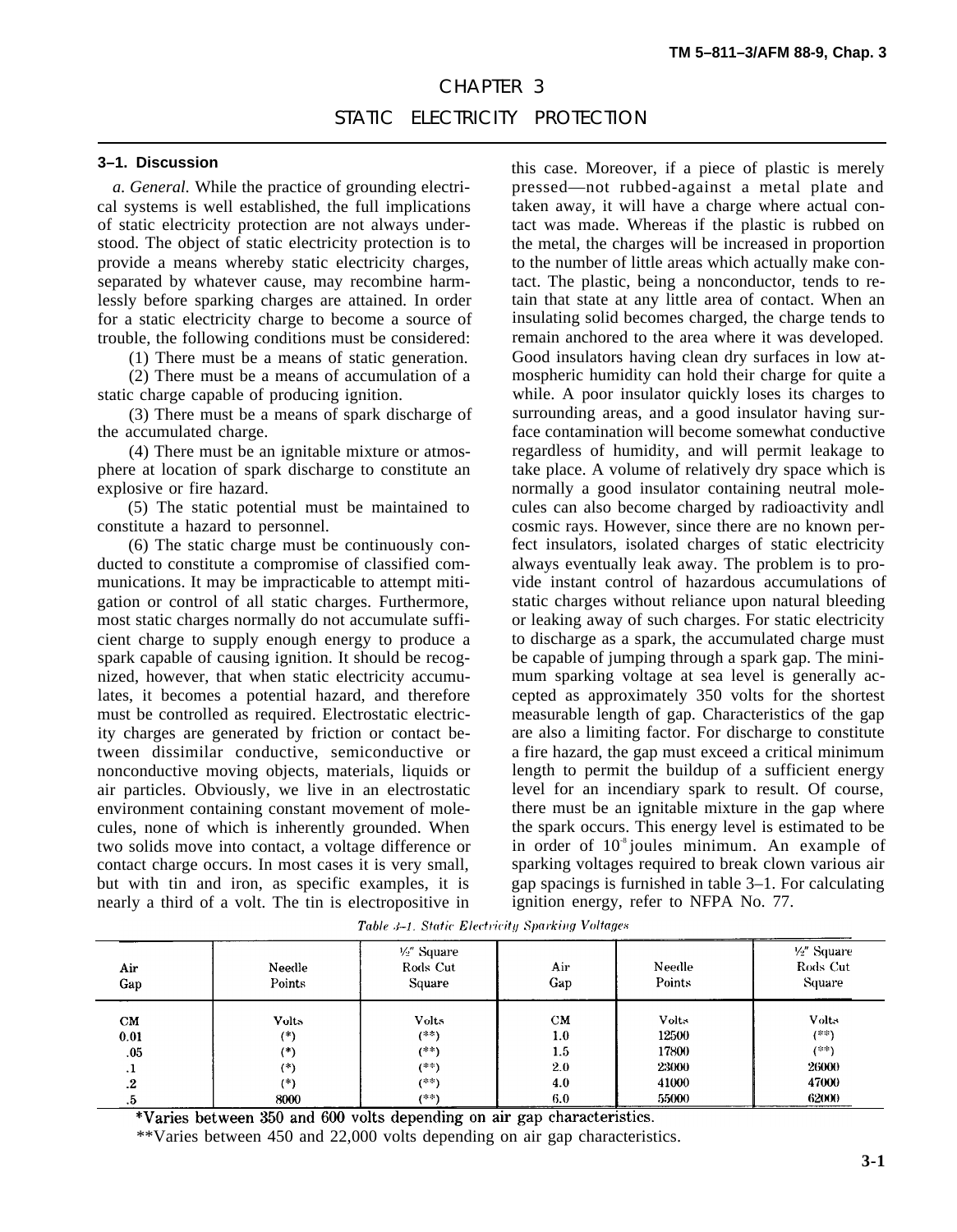*b. Sources of static electricity charges.* For purposes of this manual, static electricity charges should be considered as being generated by three classifications of sources.

(1) Magnetic inductions.

*(a)* office equipment with moving parts as in data processing systems, having integral electric motor-driven parts assembled in a ferrous metal fireproof enclosure where the motors are grounded into the building electrical distribution system.

*(b)* Portable, normally ungrounded, electric motor-driven equipment having a ferrous metal enclosure exposed to operating personnel. Induced charges from magnetic induction sources could be of continuous duration at utilization voltage of electric motors.

(2) Electrostatics as defined in NFPA No. 77.

(3) Lightning static results from accumulations of extremely high voltage discharges, as discussed in paragraph 2–la. These magnitudes of potentials are sufficient to break down the dielectric strength of air for distances upwards of 3,000 feet, It will suffice to note here that lightning discharges can and do by their so-called side effects break down the dielectrics of many man-made condensers (ungrounded insulated metals, for example) existing within most of our buildings, and thereby very rapidly generate hazardous and explosive accumulations of static electricity energy in these condensers.

*c. NFPA No. 77.* This code suggests special studies for determining the need to provide means of preventing accumulation of static electricity in the human body. These studies include such means as: conductive flooring, use of nonmetallic supports and hardware for personnel assistance, and tie-down rings for aircraft and hydrant refueling. These means of static control are included below, as appropriate.

*d. Effects of static electricity discharges.* There are many reasons why concerns for protection against static electricity charges are important. Most of the everyday, normal types of static charges find a quick natural means of dissipation without any hazardous effects. However, because static charges of instantaneous magnitudes greater than 10 kilovolts may be encountered, it is mandatory that potential effects from accumulations of these charges be considered. This is particularly essential where personnel are involved and where such static discharges may occur in hazardous areas with sufficient strength to produce ignition. It is not the intent herein to provide a listing of effects of discharges of static electricity, as many are already well known. It is the intent, however, to place every electrical designer on the alert to use every reasonable precaution for including static electricity protection in each project specification when such protection is required.

*e. Resistances to ground.* Resistance to ground for dissipation of static electricity charges is not critical in order to provide adequate leakage path to ground and to equalize static electricity charges as fast as they are generated. Resistance to ground for static electricity dissipation may be as much as 1,000,000 ohms. However, resistances to ground of less than 25,000 ohms should be avoided when used with the usual g-rounded electrical distribution system in order to avoid increased electric shock hazard to personnel which may result in using lower resistances to ground. Maintaining an average range of between 25,000 to 100,000 ohms resistances, to limit the current magnitude to ground, is complicated by ambient wet or dry conditions, such as: atmospheres, building materials, and foundations of concrete or earth, Resistance to ground limitations will be established for corresponding applications herein.

#### **3–2. Applications**

*a. Conditions.* It is not the intent of this manual to attempt to furnish a listing of all applications where static electricity protection should be provided. The electrical designer must analyze suspected potential static electricity charges and decide what conductive paths will be available between them, particularly in the following conditions:

(1) Hazardous locations as listed in the NFPA No. 70.

(2) Locations containing hazardous materials which will be handled or stored.

(3) Movable and portable equipment having static electricity generating capabilities which will be dangerous to personnel,

*b. Hospitals.* Static electricity protection in intensive care, and surgical and obstetrical sections of hospitals will conform to NFPA No. 56A.

*c. Other facilities.* Static electricity protection for other facilities will be in conformance with provisions included below, unless otherwise requested on a project-by-project basis by the using service. Where criteria of other Federal agencies conflict with criteria contained below, the most stringent criteria will govern.

**3–3. General.** Building areas where static electricity protection is required will be identified on the contract drawings in conformance with classifications contained in NFPA No. 70. A listing of hazardous materials, containers, and operating units will be included in the design, and fixed operating equipment locations indicated on the drawings. Portable and movable equipment requiring static electricity grounding will be distinctively identified by location and with type of grounding locations required.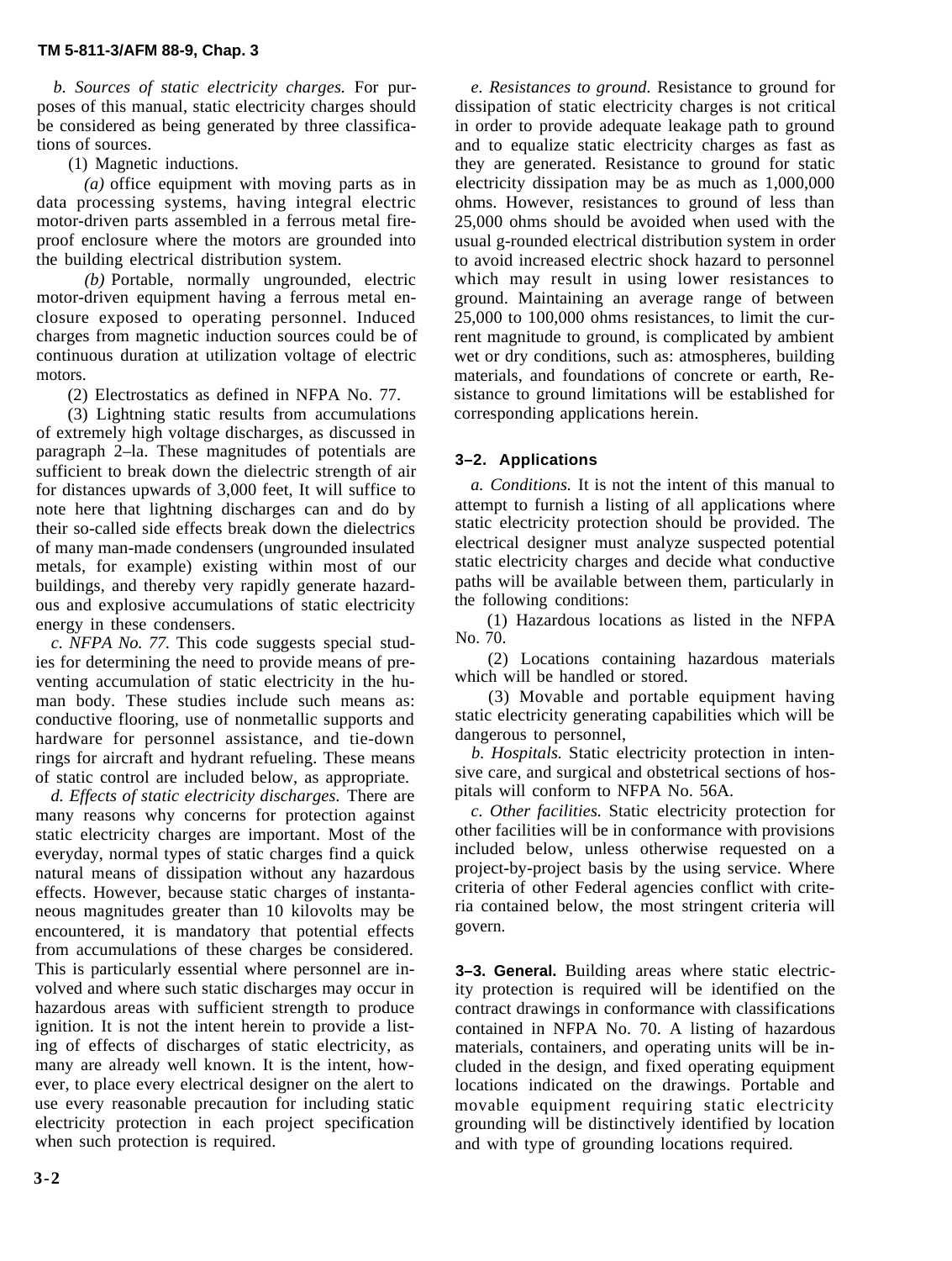#### **3-4. Bonding**

*a. Bonding is the process of connecting two or more conductive objects together by means of a conductor.* Bonding is done to minimize voltage differences and impedances of joints. Bonding conductors normally will be uninsulated. When bonding conductors are used between movable objects, and connections are disconnected frequently, they will be of the flexible conductor or strap type. When concealed or mechanically protected, bonding conductors may be No. 10 AWG copper wire; otherwise No. 6 AWG copper wire or larger will be used. Bonding for other facilities will conform with NFPA No. 70, and U L 467, unless otherwise required in paragraph 3-9. The following guide will be used for determining objects to be bonded, in conformance with paragraph 3-2:

—For permanently installed underground built-in equipment having metal housing and movable or portable equipment having ungrounded metal housing; bond to attached or unattached fixed adjoining metal.

—For movable or portable equipment normally having ungrounded metal housing located in room or area where protection of operating and maintenance personnel is required regularly; provide conductive flooring as described below.

—For movable or portable normally ungrounded equipment having nonconductive housing and no accessible grounding terminal; provide bonding terminal for portable type connection.

—For classified equipment; bond in conformance with paragraph 3–9. Electrically conductive containers with explosive and flammable contents shall be grounded. In bonding explosive and flammable contents of containers, including nonconducting liquids stored in electrically insulated containers, it may be necessary to insert a conductive electrode having a bonding terminal on the exterior of the container. The electrode material will be chemically inert to the stored ingredients and the container. Such an arrangement will be specified only by the using service. Whenever such electrode is used, it will be of a designed which will preclude its being broken off during handling of containers.

*b. Before securing any bond, it is necessary to insure electrical continuity by removing any paint, oil, dirt or rust to present an electrically clean contact surface.* In providing a bond for a frequently moving body such as a metal door, hinged shelf or table, not less than two separated flexible bonding straps will be provided. Bonds will not be made to gas, steam, oil, air, or hydraulic lines, nor to sprinkler system piping or metallic bodies connected to lightning protection system, except as required below finished grade, as described below.

**3–5. Grounding.** Grounding is the process of connecting one or more metallic objects and g-rounding conductors to a ground electrode or system. A metallic object also may be grounded by bonding to another metallic object that is already connected to the ground. Grounding conductors within the building will be bonded separately to static electricity bonding jumpers or other bonded metals, and connected below finished grade to an appropriate grounding electrode or system. No fewer than two grounding conductors will be provided for connection to grounding electrodes at opposite corners of any building. For buildings having more than a total of 1,600 square feet of protected area, one grounding conductorelectrode arrangement will be provided at each corner of the building. Steel framing members of the building and metal sides that are electrically bonded and not used for lightning protection may be as part of the grounding conductor system. Ground rods will be not less than 5/8 inch in diameter, 8-foot long copper or copper-clad rods driven so tops are not less than 6 inches below finished grade, except as otherwise required herein. The electrical power grounding system will be extended and connected to the static electricity grounding system.

**3–6. Hazardous locations.** Electrical design will incorporate the requirements of the using service relative to hazardous materials, equipment and containers to the extent that information is furnished to enable the construction contractor to proceed with full understanding of static electricity protection provisions. Classifications will conform to NFPA No. 70, unless otherwise authorized by the using service. For Air Force facilities, classifications of hazardous areas of hangars, docks and POL areas will conform to AFM 88-15. For Army facilities, classifications for POL areas will conform to AR 415-22.

**3–7. Petroleum oil lubricants (POL) facilities.** This paragraph pertains to static electricity protection for pumping, distribution, fueling and refueling storage and miscellaneous handling facilities for Army facilities. Fueling and refueling of fixed wing aircraft on the ground is discussed in paragraph 3–11. Recommendations contained in NFPA No. 77, will be included in each project design of these facilities as appropriate. Prior to and during fueling of other than fixed wing aircraft, the refueling hose nozzle must be bonded to the plane by means of a short bond wire and clip, without reliance upon a separate static electricity grounding system. Air Force designs will be in accordance with the requirements of AFM 85-16.

**3–8. Weapon systems.** Where electromagnetic pulse (EMP) or electromagnetic sheilding protection is included in the design of any weapons system,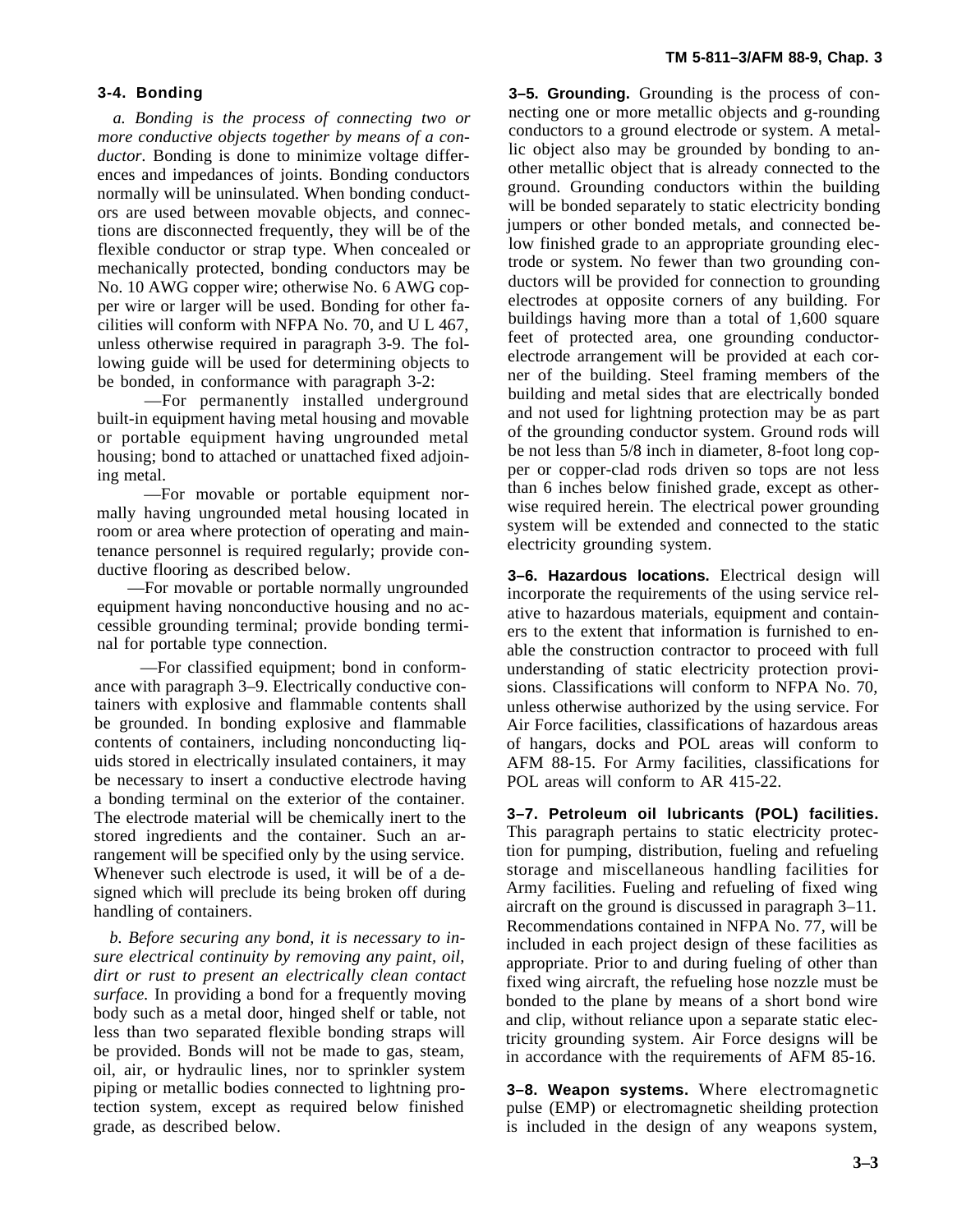#### **TM 5-811-3/AFM 88-9, Chap. 3**

grounding conductors of the static electricity protection systems, when required, will be bonded to these other protective systems at convenient locations below finished grade. Separate static electricity protection is not required for static producing units such as doors, fixed or movable equipment, electric motors, and storage containers, when these items are bonded electrically to other grounding type of protection system. When question arises whether static electricity generating sources may be controlled, these units will be bonded to a grounding system to assure safety of personnel and prevent malfunction and breakdown of weapons system tactical control functions. Weapons system support facilities provisions for static electricity protection will conform to above general requirements.

**3-9. Classified communications buildings.** Classified communications cannot risk being compromised and endangered by permitting ungrounded static electricity discharges. Static electricity generating equipment used in classified communications operations will be bonded to a grounding system separate from other grounding systems in accordance with MIL-HDBK-419 and MIL-STD-188-124. This is required to insure complete invulnerability to intelligence countermeasures from any possible potential static electricity discharge, No fewer than two shielded grounding buses will be provided within each classified room or area. Not more than two such grounding buses will be connected by shielded conductor to one electrode below finished grade, Grounding buses will be arranged with a number of shielding one-wire grounding receptacles to provide a plug-in grounding jack (telephone type) connection for each classified unit of equipment, Grounding of other than classified equipment to these grounding buses will be permitted. Ground rods will be driven into earth so that tops and connections thereto will be not less than 2 feet below finished grade.

**3-10. Corrugated steel arch type igloos for storage of MB-1, GAM-87 and GAR cased propellant type weapons.** Static electricity grounding of case will be bonded to the lightning protection grounding electrodes. This arrangment will permit no space between cased weapons and storage racks for possibility of any static spark.

**3-11. Airplane parking aprons.** Static electricity grounding in new construction for airplane parkinghydrant refueling areas will be accomplished with a closed metal tie-down ring, 1% inch inside diameter, welded to the reinforcing steel in the concrete, Parking apron will be provided with a recess cavity at each ground rod location, permitting top of tie-down

ring to become set below apron surface. The recessed cavity will be wide enough to permit static grounding temporary connections to metal tie-down ring. Resistance to ground of each tie down ring connected to the reinforcing steel can be anticipated to be less than 10,000 ohms. In hydrant refueling areas one static grounding tie-down ring will be installed between each refueling hydrant and electrical cable control box. Tie-down ring grounding electrode interconnections between hydrant and cable housing will not be required. Static grounds are not designed for aircraft lightning protection.

**3-12. Airplane hangar floors.** Grounding devices installed in floors are intended to serve for airplane static and equipment grounding. A static grounding system conforming to NFPA No. 77 is suitable for dissipation of any aircraft static electricity to ground. However, inasmuch as NFPA No. 70 requires a maximum of 25 ohms resistance to ground for equipment grounding, the 25-ohms requirement will govern for this dual-purpose grounding system. Floor grounding systems electrodes will be interconnected below concrete, and interconnection also will be made to hangar electrical service grounding system. Interconnections will be of not less than No. 4 AWG bare copper. Each floor receptacle will consist essentially of a housing, grounding connection stud, housing cover, and ground rod as illustrated in figure 3-1. Floor layouts for receptacles will be essentially as follows:

*a.* Where hangars will be used for a specific number and type of aircraft, one grounding electrode will be provided for each aircraft space approximately 10 feet from the centerline of the aircraft space in the vicinity of one of the main landing gears.

*b.* For general purpose hangars, electrodes will be provided for each aircraft space approximately 10 feet from centerline of the aircraft space, and will be installed at 50-foot intervals. Spacing of electrodes from wall lines or columns will not exceed 50 feet.

**3-13. Conductive flooring.** Where conductive flooring is provided in an area of a room, it is not necessary to provide separate grounds for metal frames of nonelectric equipment located on that flooring. Conductive floors are provided essentially to protect operating and maintenance personnel from hazards of shock where personnel may otherwise become exposed to low resistances to ground (less than 25,000 ohms), at voltages of electrical distribution system, or other hazardous area system, The following guide may be used in identifying hazardous conditions and materials requiring conductive flooring for protection of personnel from static electricity:

*a. Areas containing units of operating equipment hazardous to operating and maintenance personnel.*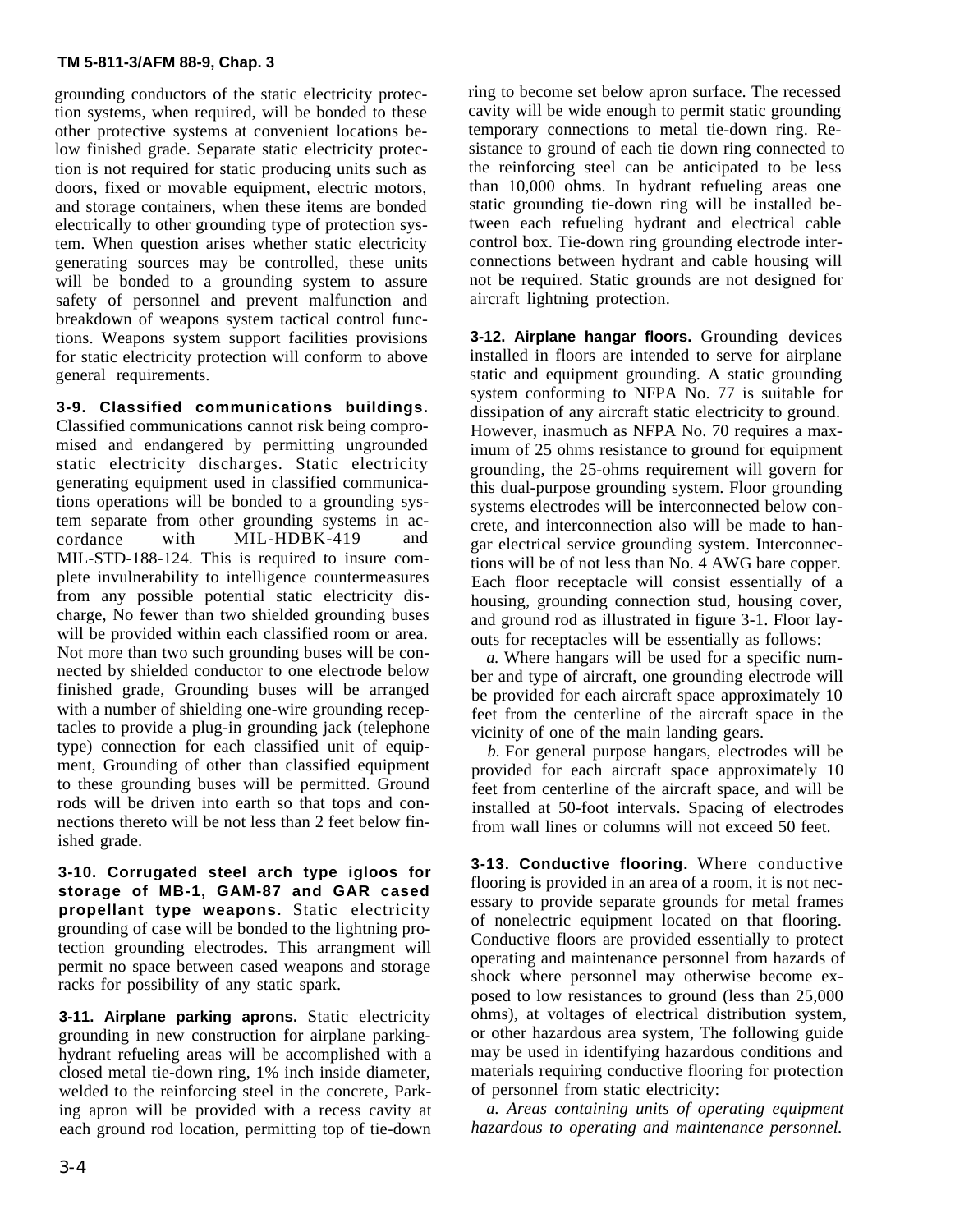

*Figure 3-1. Static grounding receptacle*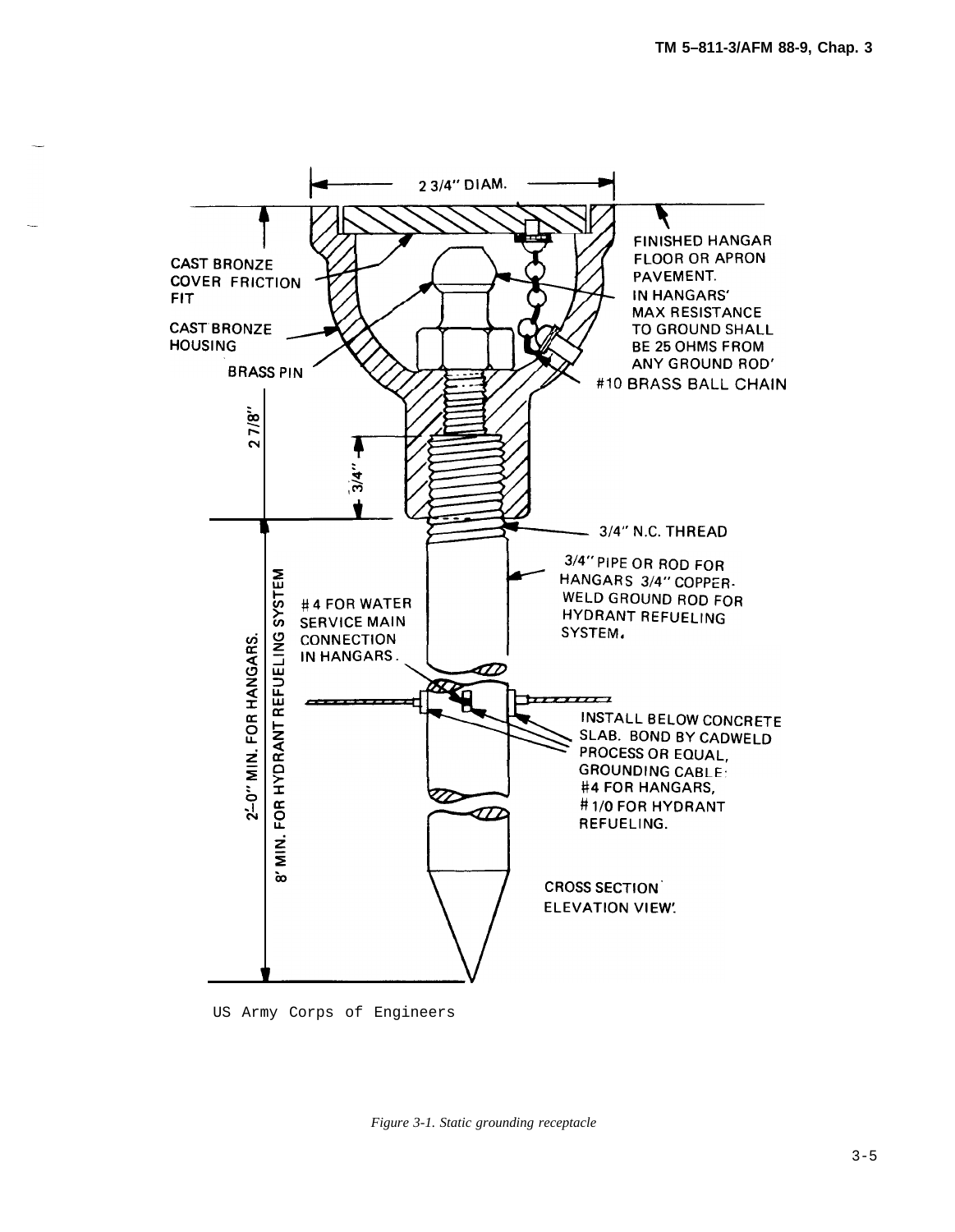#### **TM 5-811-3/AFM 88-9, Chap. 3**

*b. Hazardous materials including the following:*

(l) Loose unpacked ammunition with electric primers.

(2) Exposed electro-explosive devices such as: squibs, detonators, etc.

(3) Electrically initiated items with exposed electric circuits such as rockets.

(4) Hazardous materials that could be easily ignited or detonated by a static spark such as—

| Ethyl ether.                            |
|-----------------------------------------|
| Ethyl alcohol.                          |
| Ethyl acetate.                          |
| Tetrazene.                              |
| lead styphnate mix- Diazodinitrophanal. |
|                                         |
| Igniter composition.                    |
|                                         |
| Acetone.                                |
|                                         |
|                                         |

| Dust of solid propel- | Gasoline.    |
|-----------------------|--------------|
| lants, uncased.       |              |
| Dust-air mixtures of  | Anesthetics. |
| ammonium picrate,     |              |
| tetryl, and tetrytel. |              |

*c. Storage areas containing exposed explosives, such as—*

| Primers.             | Igniters.   |
|----------------------|-------------|
| Initiators.          | Tracers.    |
| Incendiary mixtures. | Detonators. |

Information in connection with specific hazardous materials as listed above and units of hazardous equipment will be obtained from the using service for each project. Hazards of dust-air or flammable vaporair mixtures can be reduced substantially by providing for adequate housekeeping, dust collection, ventilation, or solvent recovery methods.

—.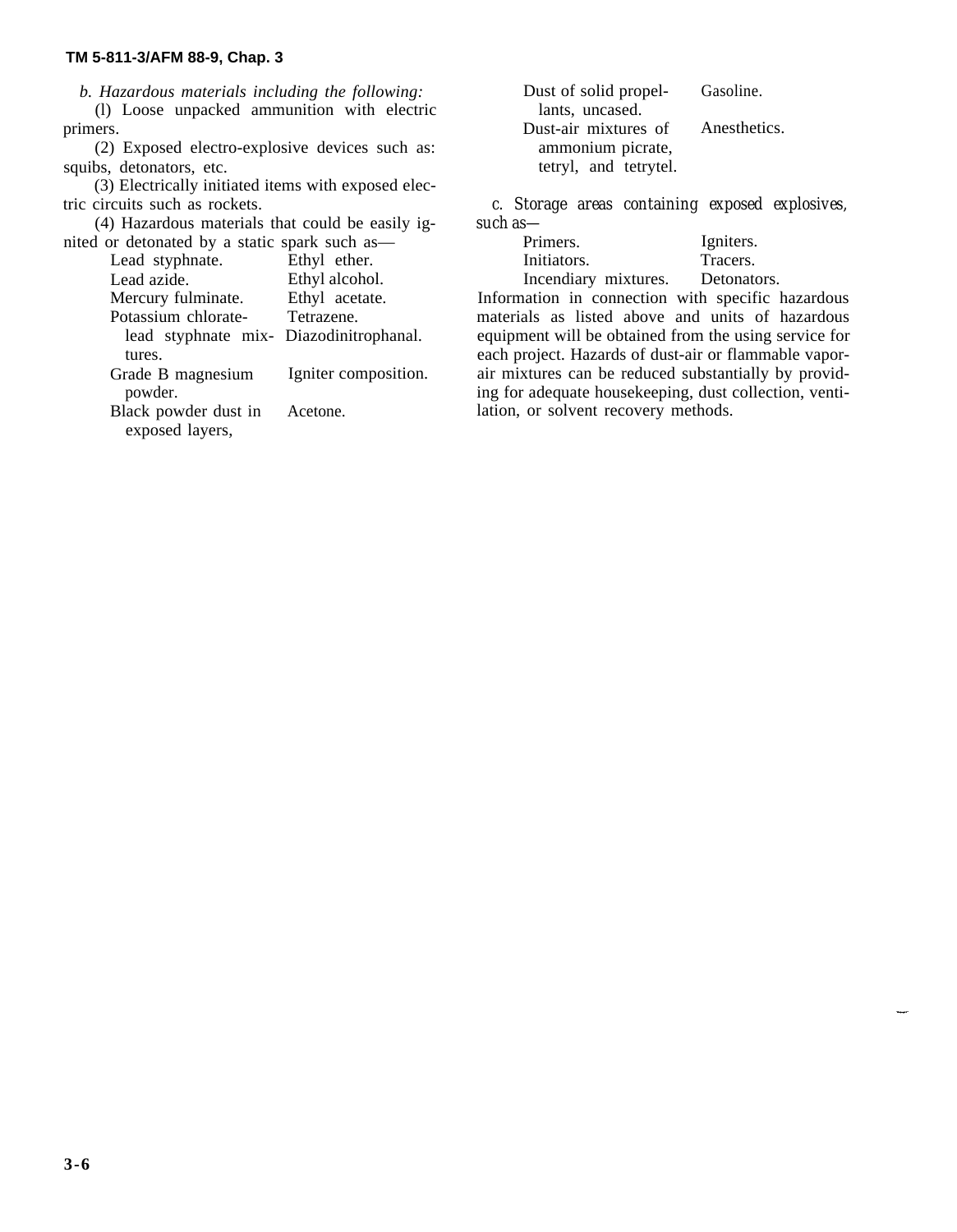## APPENDIX A REFERENCES

#### **Government Publications.**

| MIL-HDBK-419                               | Grounding, Bonding, and Shielding for Electronic Equipment and Facil-<br>ities, Volume 1 and 2.     |
|--------------------------------------------|-----------------------------------------------------------------------------------------------------|
| MIL-STD-188/124                            | Grounding, Bonding and Shielding for Common Long Haul/Tactical<br>Communications Systems.           |
| Departments of the Army and the Air Force. |                                                                                                     |
| AR 415-15                                  | MCA Program Development.                                                                            |
| AR 415-22                                  | Protection of Petroleum Installations and Related Facilities.                                       |
| AR 415-36                                  | Peacetime Planning and Construction In Overseas Base Rights Areas<br>Garrisoned On Temporary Basis. |
| AFM 88-15                                  | Air Force Design Manual Criteria and Standards for Air Force Con-<br>struction.                     |

AFM 85-16 Maintenance of Petroleum Systems.

#### **Nongovernment Publications.**

 $\overline{\phantom{0}}$ 

-.—

|               | National Fire Protection Association [NFPA], Publications Department, Batterymarch Park, Quincy, MA    |
|---------------|--------------------------------------------------------------------------------------------------------|
| 02269         |                                                                                                        |
| No. 56A-1978  | Inhalation Anesthetics.                                                                                |
| No. 70-1984   | National Electrical Code.                                                                              |
| No. 77-1983   | Static Electricity.                                                                                    |
| No. 78-1983   | Lightning Protection Code.                                                                             |
|               | Underwriters' Laboratories Inc. [UL] 333 Pfingsten Rd., Northbrook, IL 60062                           |
| UL 96         | Lightning Protection Components. (May 25, 1981, 2nd Ed.; Rev May<br>26. 1981)                          |
| <b>UL 96A</b> | Installation Requirements for Lightning Protection Systems. (Apr 9,<br>1982, 9th Ed.; Rev Ott 5, 1983) |
| UL 467        | Grounding and Bonding Equipment. (Nov 7, 1972, 5th Ed.; Rev thru<br>Mar 26, 1982)                      |